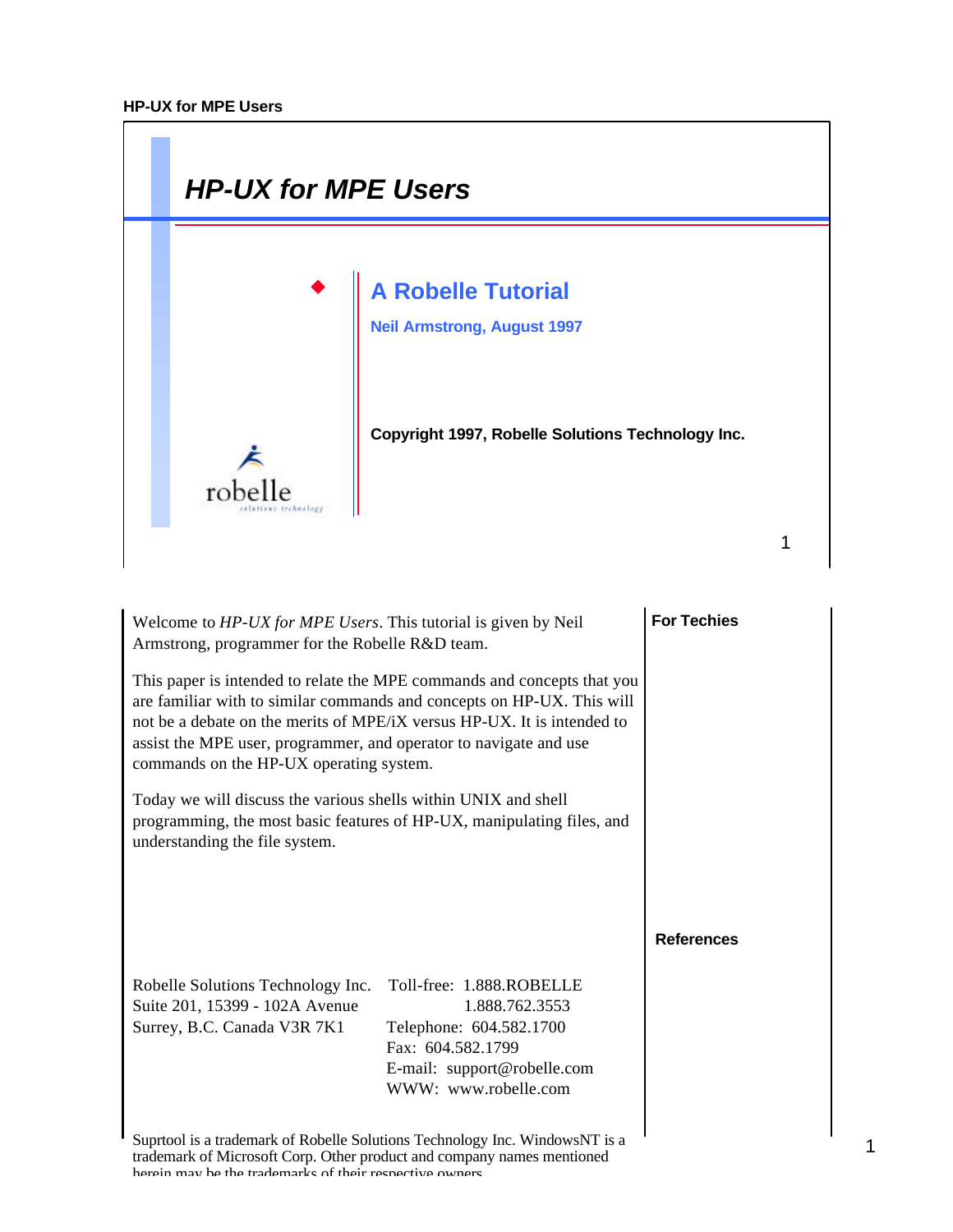

This paper is designed to give you an overview of how to navigate your way around HP-UX, and how to accomplish some of the everyday tasks that you may perform on MPE.

Questions are encouraged from the audience at any time.

Neil Armstrong has been a member of the R&D team for two of his four years at Robelle. His focus is on Suprtool, in which he not only tracks down and eradicates bugs, but also implements new features. Some of the enhancements Neil has added to Suprtool include progress messages, packed data-type date support, and the new Allbase interface for both the MPE and HP-UX versions of Suprtool. In his spare time Neil plays with his two young sons, rides his mountain bike, and coaches and plays soccer in the small town of Blackfalds, Alberta.

**For Techies**

All examples are from HP-UX 9.04.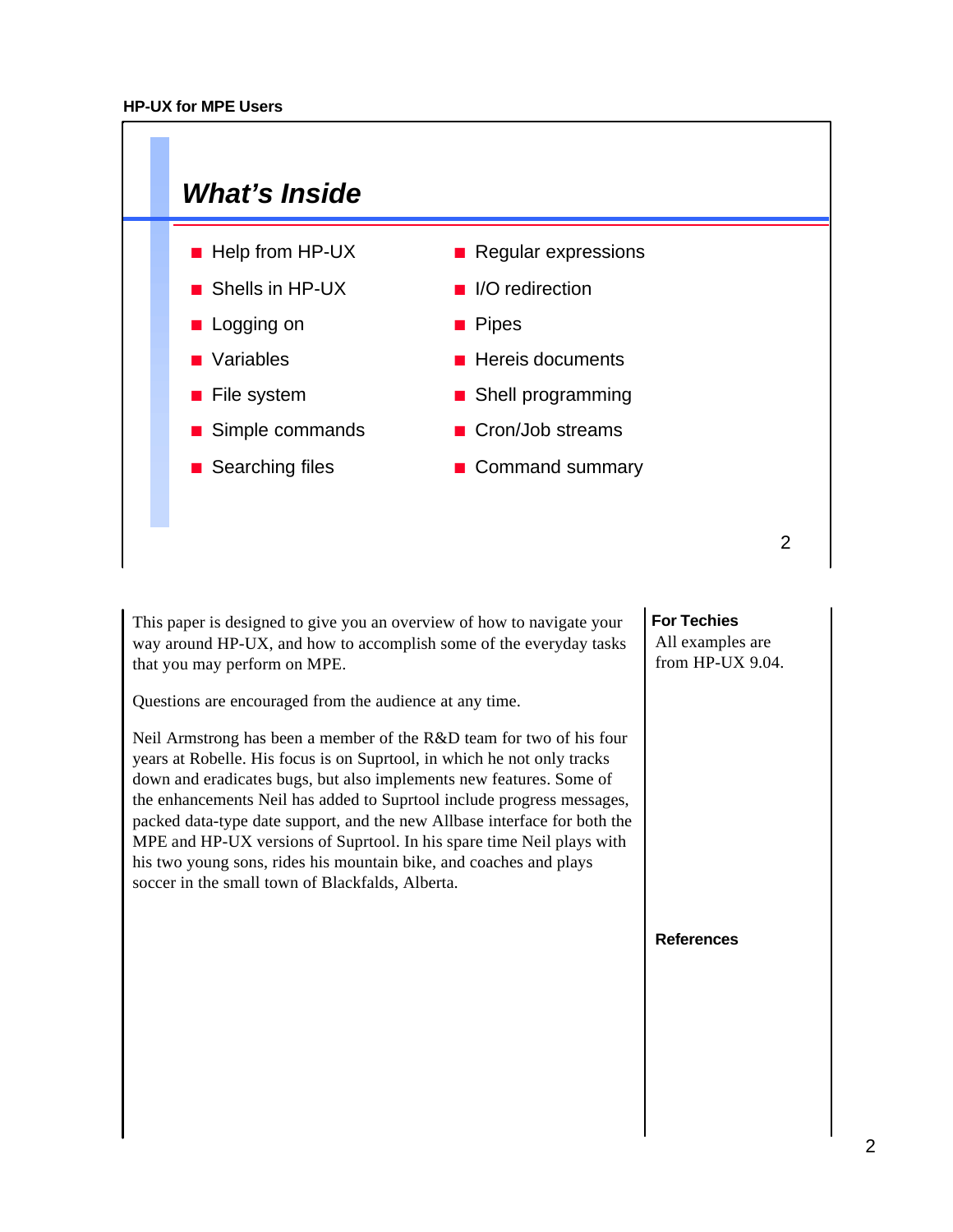

On MPE we had the Help command to find out the meaning of and syntax for various commands. On UNIX we have the man command. This is used to display on-line documents, often referred to as the "man pages".

The man pages are divided into logical sections. Sections 6 and 8 are not included on HP-UX. Section 6 is reserved for Games and Section 8 is sometimes classified as Administrative or Maintenance Commands.

## **For Techies**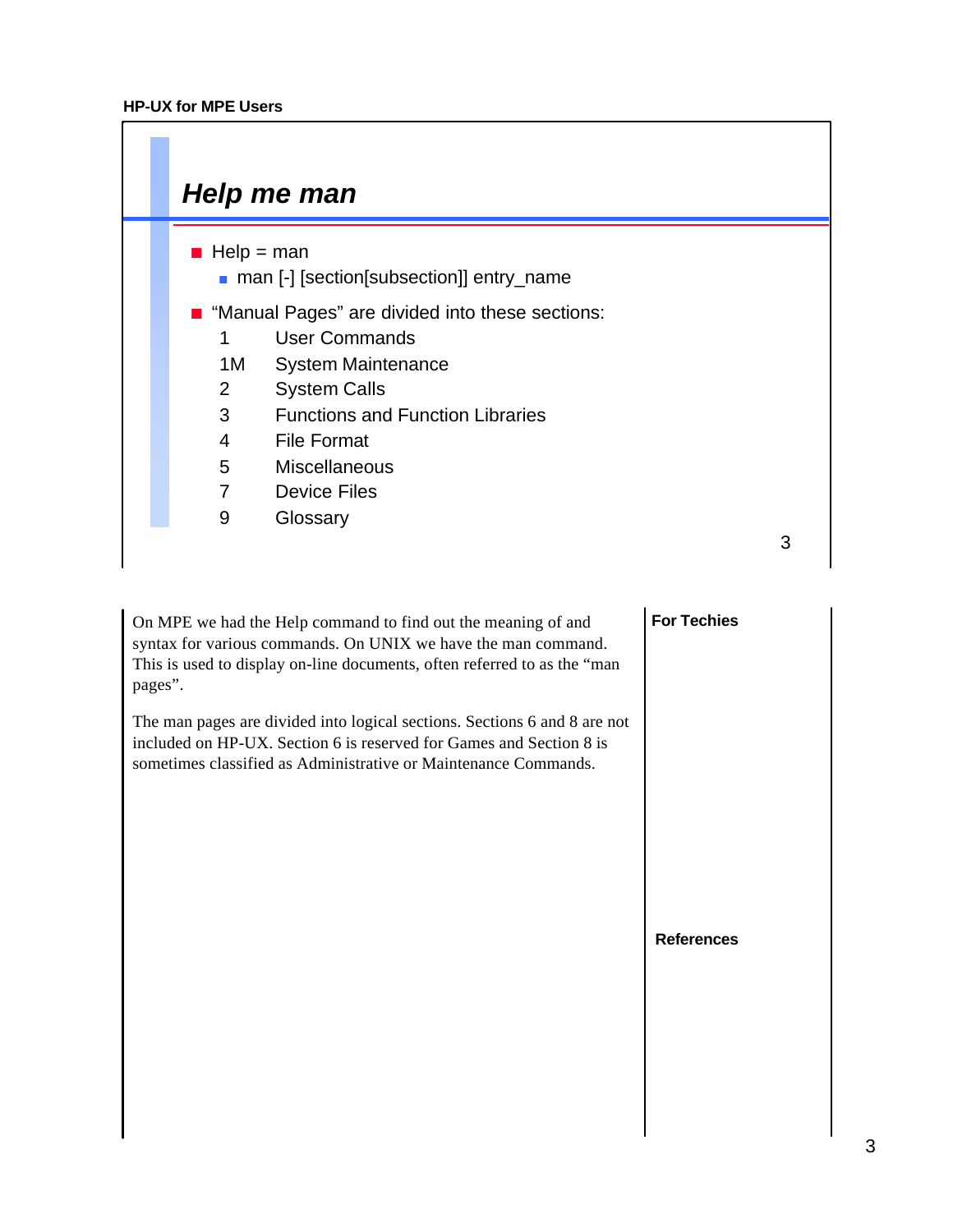

| To determine what section you want to read or to get a summary of all<br>the entries with a particular keyword, you can use the -k option of the<br>man command.                                                                                                                | <b>For Techies</b> |
|---------------------------------------------------------------------------------------------------------------------------------------------------------------------------------------------------------------------------------------------------------------------------------|--------------------|
| This option only works if you have a man page index file, which can be<br>found in /usr/lib/whatis. If your system does not have this file, you can<br>create it easily by logging on as root (superuser) and then doing a catman<br>-w command.                                |                    |
| This process takes a long time to run, so we suggest that you run it in the<br>background by putting an " $\&$ " at the end of the command.                                                                                                                                     |                    |
| The man command searches the directories for the man page entries in<br>the order described by the MANPATH variable. This is just like the<br>HPPATH variable on MPE, but it specifically describes the order in<br>which the man command should search for specific man pages. | <b>References</b>  |
| You can see the next page of a man page listing by pressing the<br>spacebar. You can stop a man page listing by pressing "q".                                                                                                                                                   |                    |
|                                                                                                                                                                                                                                                                                 |                    |
|                                                                                                                                                                                                                                                                                 |                    |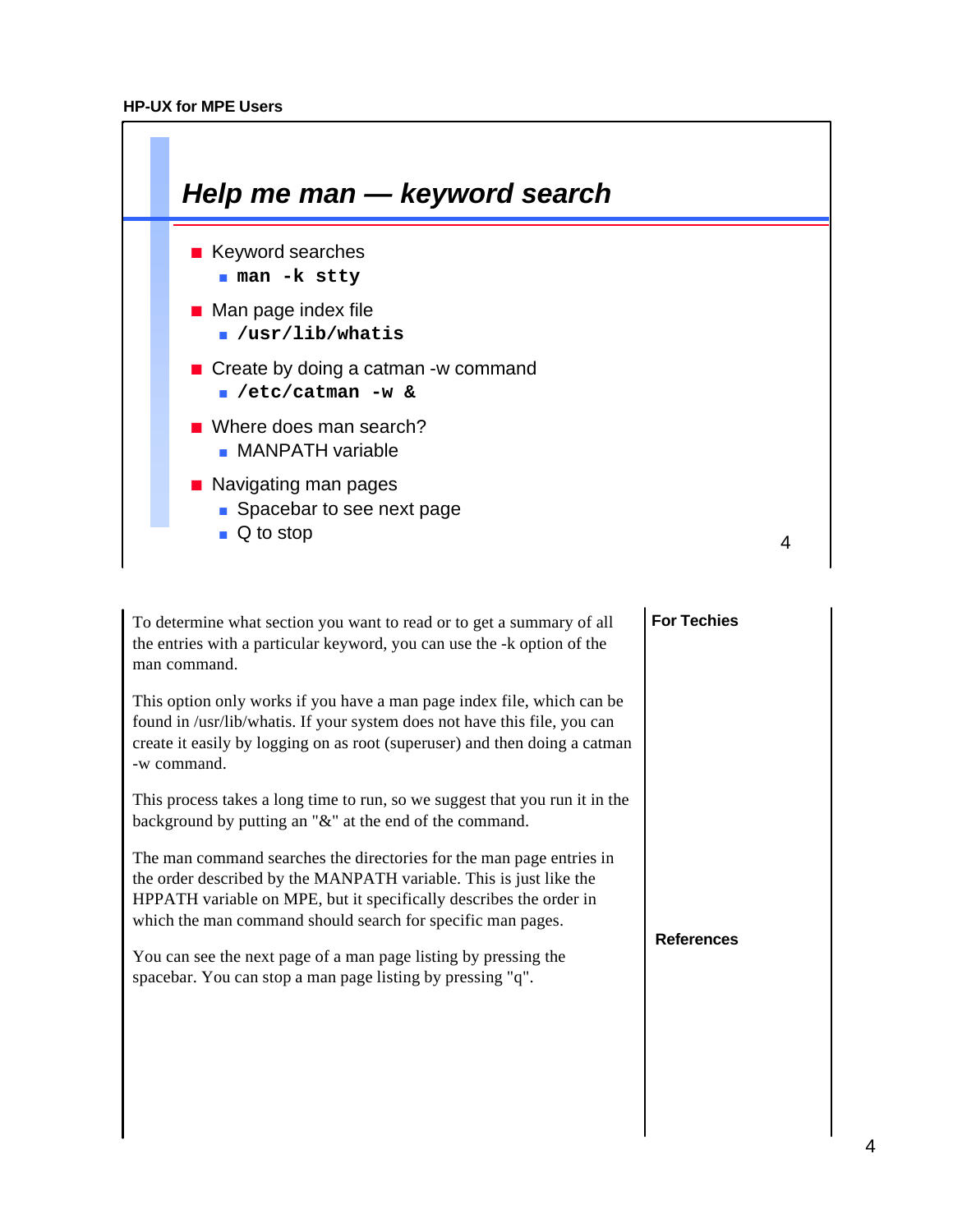$\Gamma$ 

| \$man -k stty      | {set the options for a terminal port}                |
|--------------------|------------------------------------------------------|
| $\mathtt{stty(1)}$ | {terminal interface for Version 6/PWB compatibility} |
| stty(7)            | stty, $gtty(2)$ {control device}                     |
|                    |                                                      |

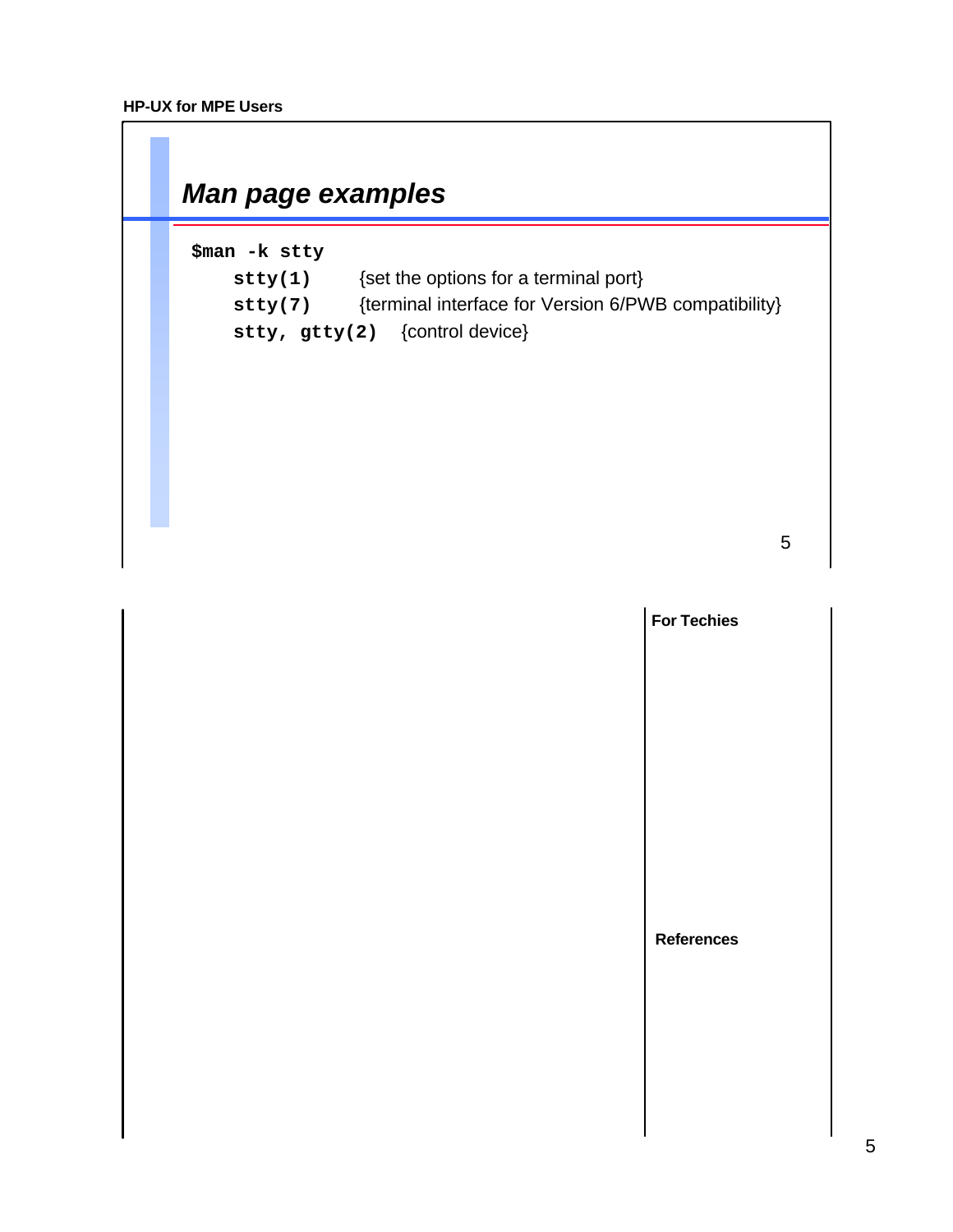built-in commands}



| The Command Interpreter on MPE is built-in, but on HP-UX it's just<br>another program. As a result, UNIX systems have many different<br>command interpreters, commonly referred to as shells.                                                                                                                                                                |                                                                                                                                                                         | <b>For Techies</b> |
|--------------------------------------------------------------------------------------------------------------------------------------------------------------------------------------------------------------------------------------------------------------------------------------------------------------------------------------------------------------|-------------------------------------------------------------------------------------------------------------------------------------------------------------------------|--------------------|
| sh<br>prompt is "\$", is the oldest of<br>system. It has no job control,<br>and is commonly used for<br>On HP-UX 10.X, sh runs                                                                                                                                                                                                                               | The Bourne shell, whose default<br>the shells and is on every UNIX<br>is the default shell assigned to root,<br>writing command files or "scripts".<br>the POSIX shell. |                    |
| ksh<br>because it is compatible with the<br>of the "C" shell. Features<br>history editing, line<br>completion, command aliasing, and job<br>control.                                                                                                                                                                                                         | My personal choice for shells<br>Bourne shell and has many features<br>of the Korn shell include command<br>editing, filename                                           | <b>References</b>  |
| csh<br>"%". It was developed at<br>features.                                                                                                                                                                                                                                                                                                                 | The C shell has a default prompt of<br>Berkeley and has lots of tricky                                                                                                  |                    |
| One confusing part of UNIX systems is that some commands may be<br>specific to a shell while other commands, such as rm and cp, are<br>programs unto themselves. One way of identifying a built-in command is<br>by checking whether it has its own man pages, so you have to read the<br>man page of your shell to find the built-in commands. For example, |                                                                                                                                                                         |                    |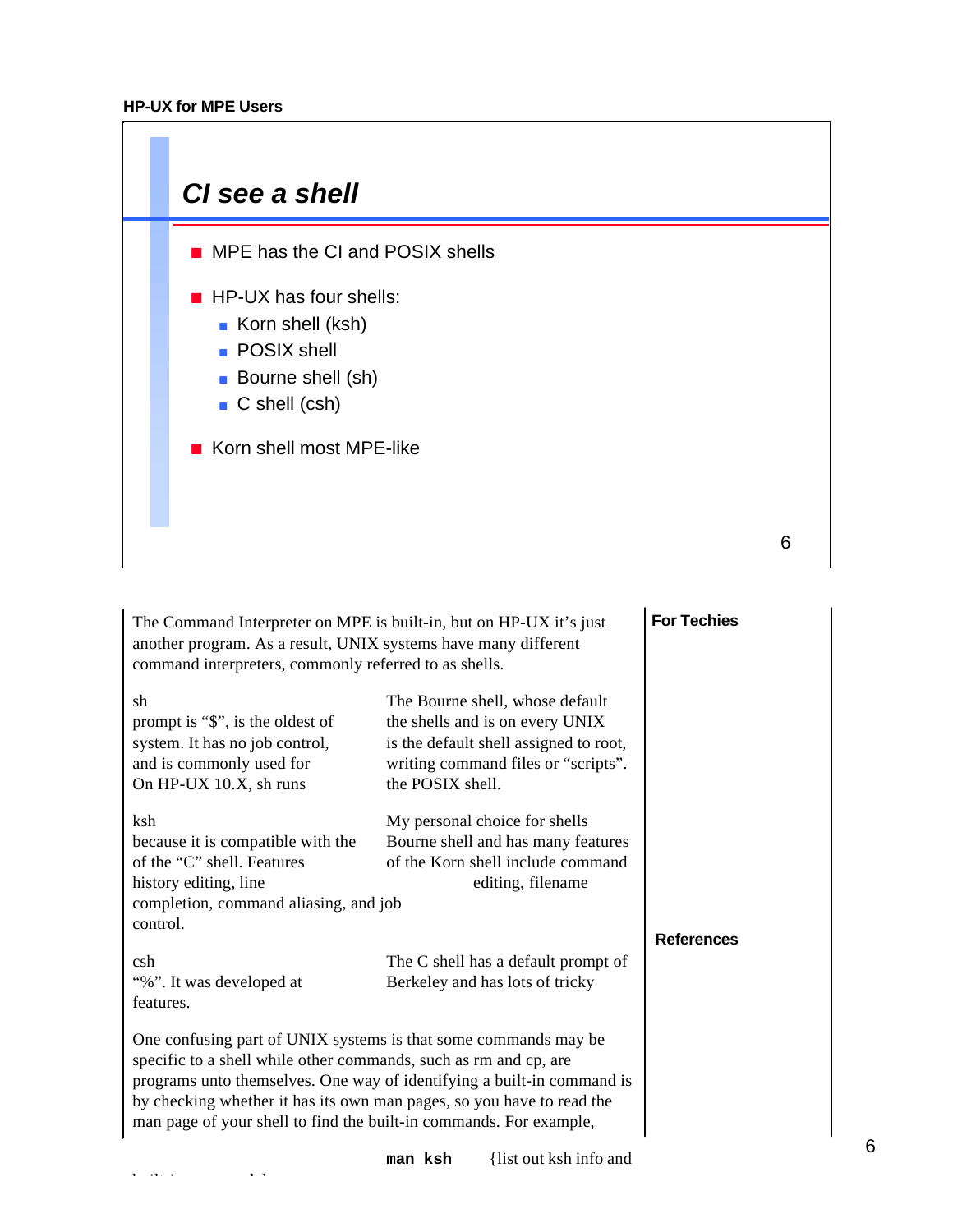

| What happens when you log in to an HP-UX system?                                                                                                                                                                                                             | <b>For Techies</b> |
|--------------------------------------------------------------------------------------------------------------------------------------------------------------------------------------------------------------------------------------------------------------|--------------------|
| When you press Return, the getty program wakes up and first displays<br>the contents of the /etc/issue file followed by the login prompt, and then<br>runs the login process.                                                                                |                    |
| Not only is login responsible for validating the username and password,<br>but it places the user in the home directory and starts the default shell<br>defined in the /etc/passwd file.                                                                     |                    |
| At this point, what happens depends on what shell you have configured.<br>For the Bourne, Korn and POSIX shells, the contents of the file<br>/etc/profile is executed globally for each user.                                                                |                    |
| The shells also have the ability to execute the commands from local files<br>in your home login directory. All the shells have the ability to execute<br>the .profile file. The POSIX and Korn shells can also execute a second<br>local file called .kshrc. | <b>References</b>  |
| The C shell also has both a global and a local file which it executes. The<br>names are /etc/csh.login for the global commands and .login as the local<br>filename.                                                                                          |                    |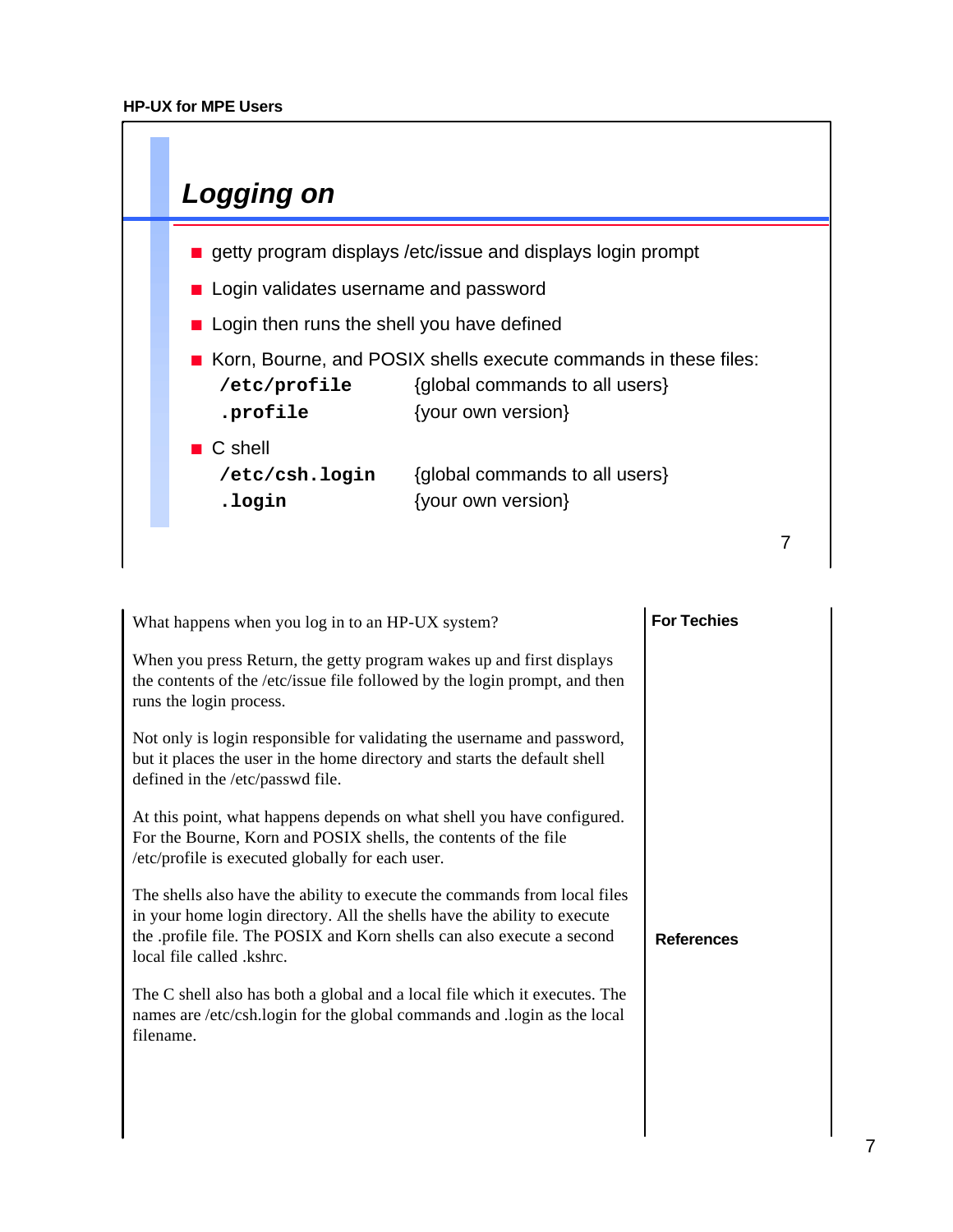

```
For Techies
                                                                        References
"#" usually indicates the beginning of a comment.
```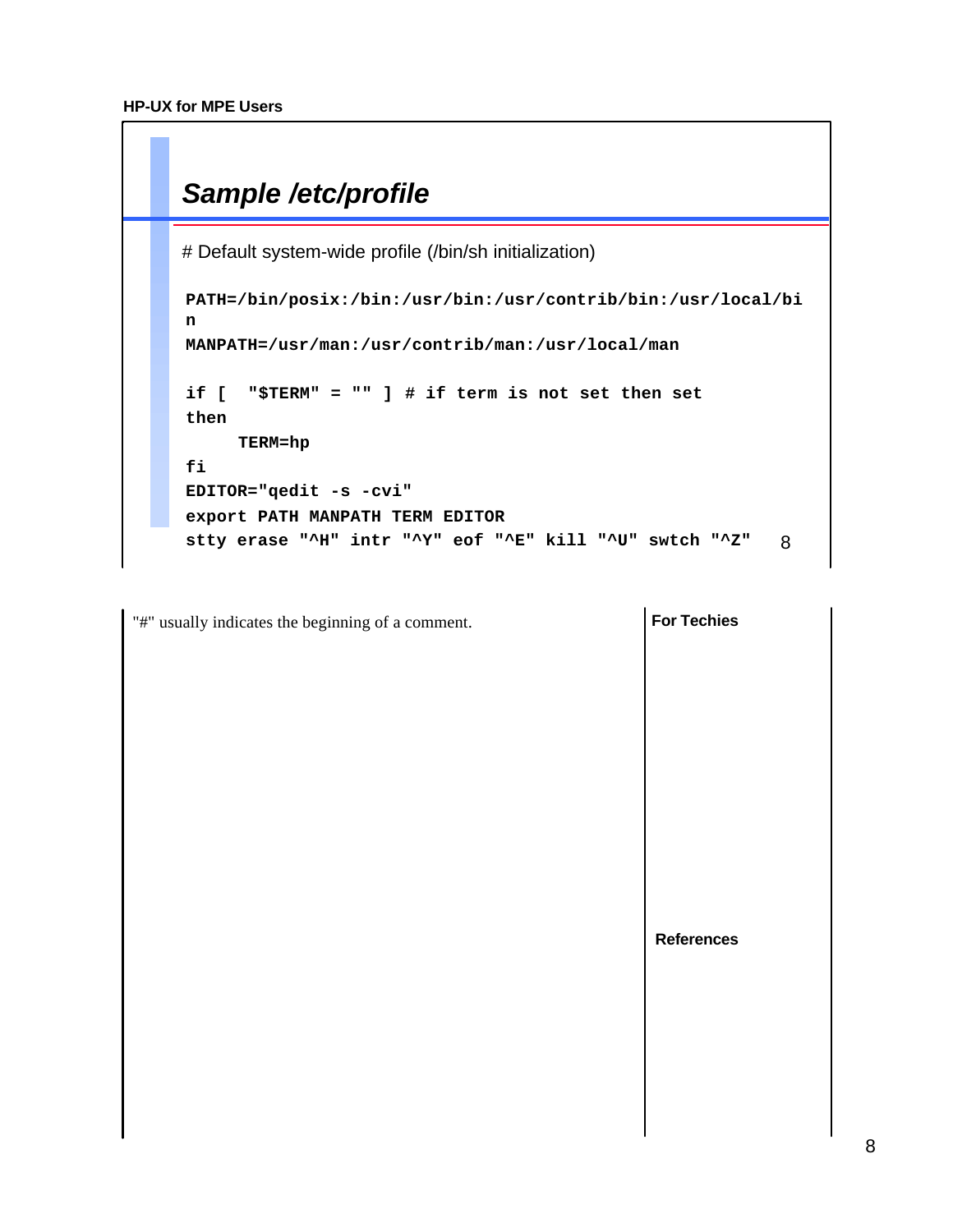

|  | <b>For Techies</b> |
|--|--------------------|
|  |                    |
|  |                    |
|  |                    |
|  |                    |
|  |                    |
|  | <b>References</b>  |
|  |                    |
|  |                    |
|  |                    |
|  |                    |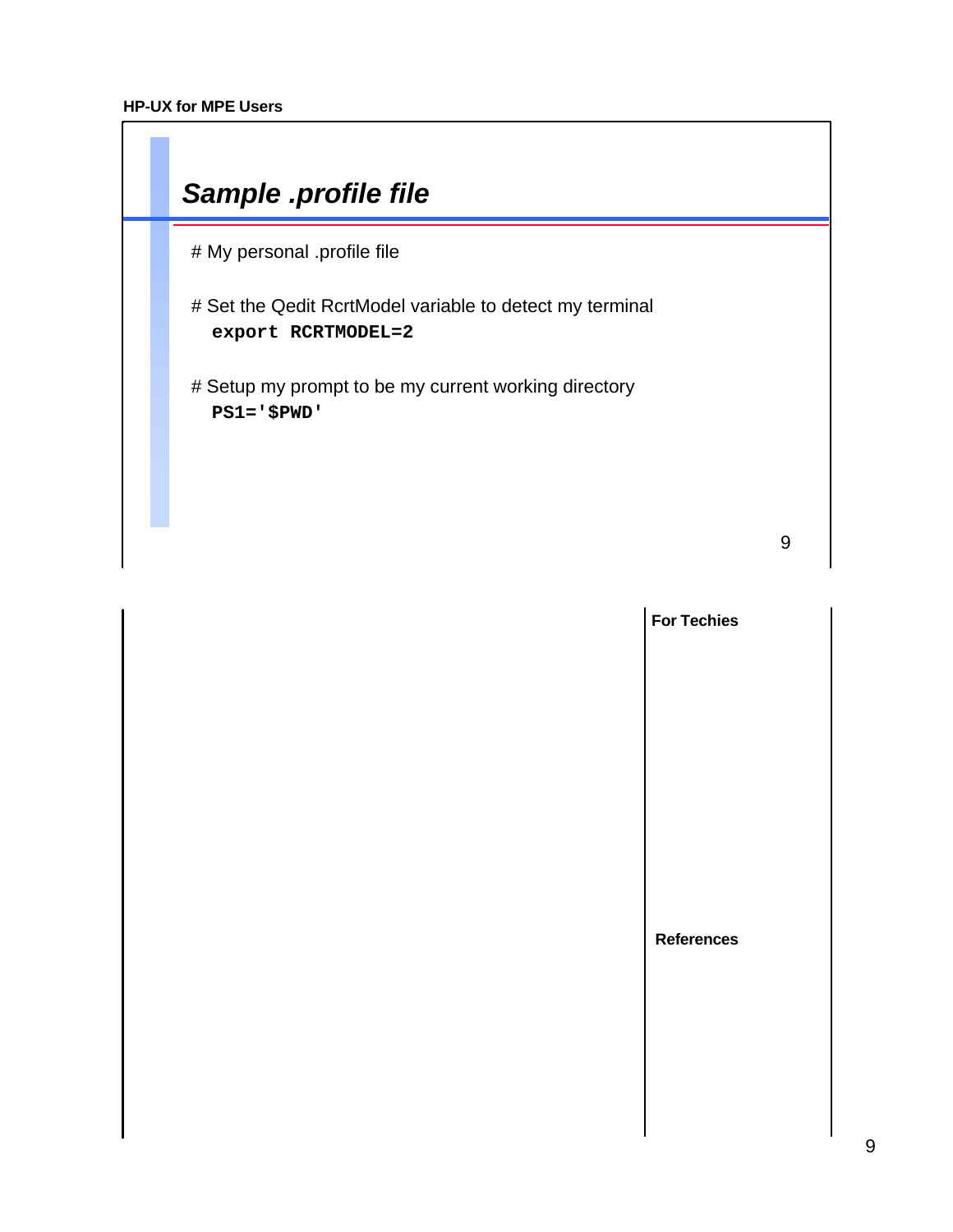

| We are used to the concept of system variables on MPE. On HP-UX we<br>have a similar concept called environment variables. As the name<br>implies, these variables describe your environment. There are some<br>common variables that many tools rely upon in order to function<br>properly. | <b>For Techies</b> |
|----------------------------------------------------------------------------------------------------------------------------------------------------------------------------------------------------------------------------------------------------------------------------------------------|--------------------|
| Some typical MPE variables are HPPATH, HPACCOUNT, and<br>HPGROUP. Some very common environment variables on HP-UX are<br>the PATH, TERM, and MANPATH variables.                                                                                                                              |                    |
| The PATH variable is the same as the HPPATH variable on MPE.                                                                                                                                                                                                                                 |                    |
| The TERM variable describes the type of terminal that you are using.<br>This variable is often used by programs that use the Curses library, such<br>as vi.                                                                                                                                  |                    |
| The MANPATH variable is similar to the PATH variable, but is used as<br>a search order for the man utility to find the various pages.                                                                                                                                                        | <b>References</b>  |
| These variables must be "export"-ed in order for any child process to<br>reference them.                                                                                                                                                                                                     |                    |
|                                                                                                                                                                                                                                                                                              |                    |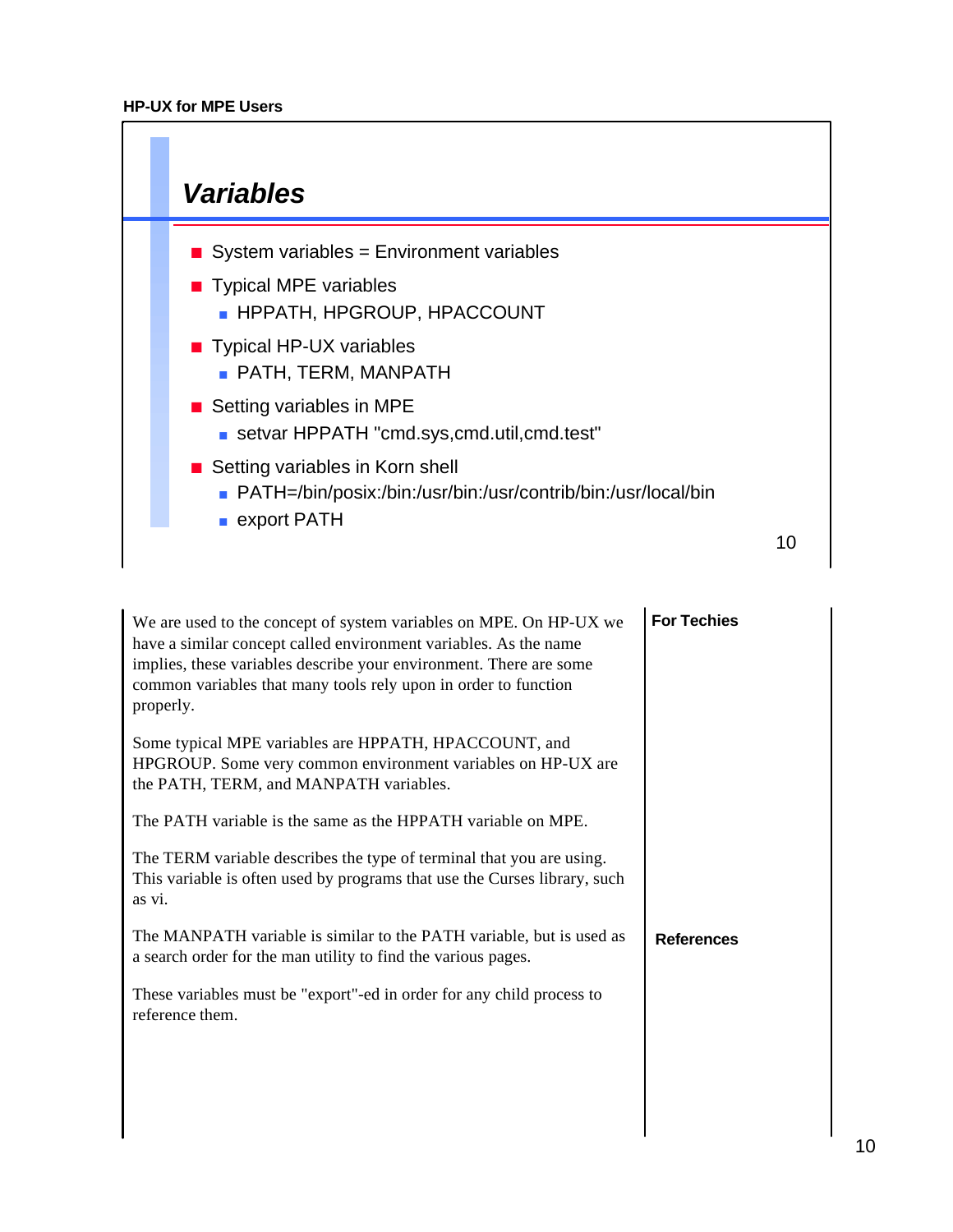

On MPE we can reference a variable by preceding the name of the variable with an exclamation point. On HP-UX you must precede the name of the variable with a dollar sign (\$).

Environment variables can be inherited by a child process from the parent. The parent process, however, cannot reference variables created or changed by the child process once the parent process becomes active again.

## **For Techies**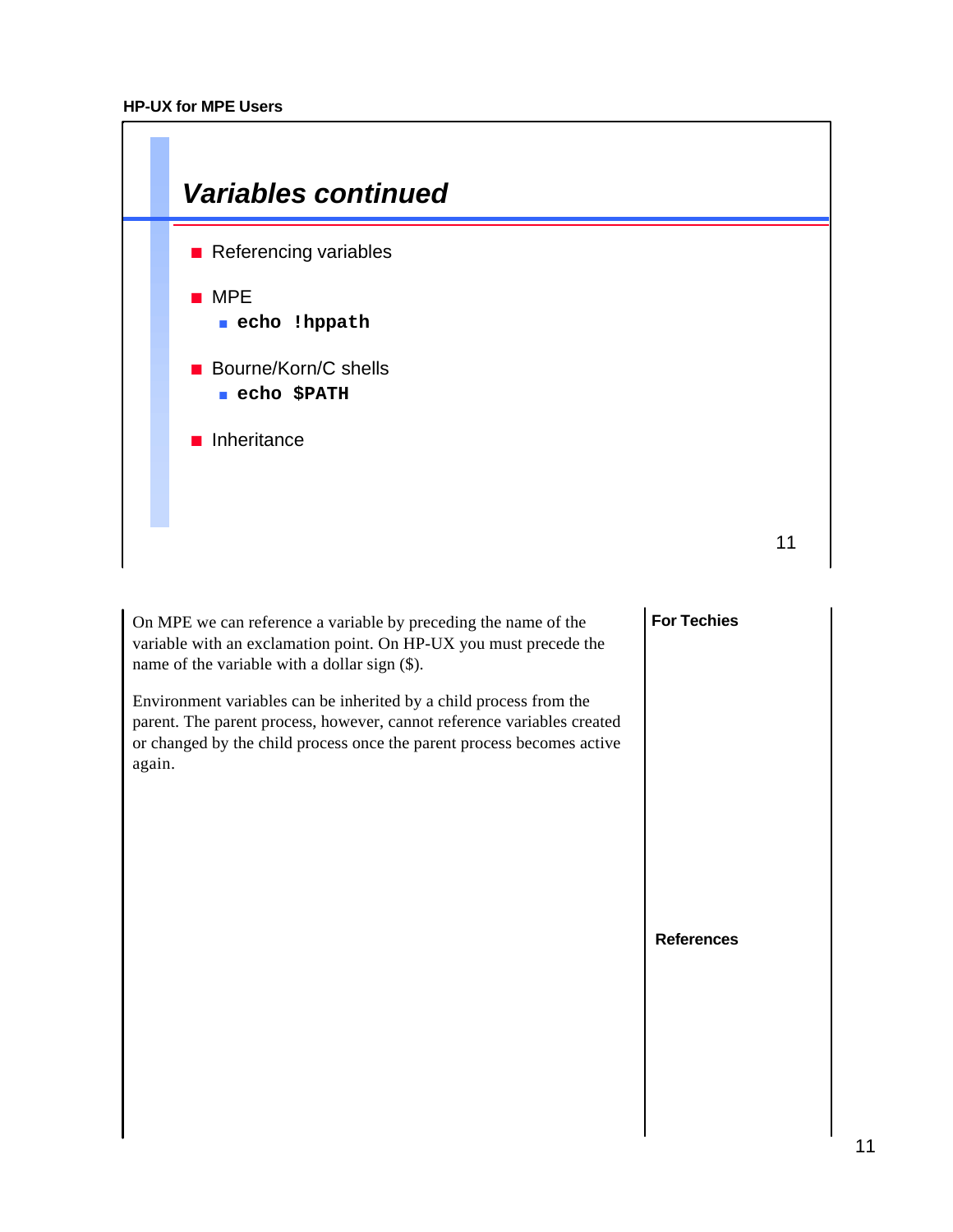I



| In our ever changing development environment at Robelle, we wanted a<br>way of moving files around to our various servers via FTP.                                                                                                                                                                                                         | <b>For Techies</b> |
|--------------------------------------------------------------------------------------------------------------------------------------------------------------------------------------------------------------------------------------------------------------------------------------------------------------------------------------------|--------------------|
| Every time we build one of our products, we generate new WinHelp files<br>on our NT server called beano.robelle.com. Although we had hardcoded<br>the name of the machine (beano.robelle.com) in many of our scripts, we<br>wanted to be able to change to a new NT server name in case the server<br>we currently use became unavailable. |                    |
| By setting the name of our NT development machine to NTDEV via the<br>use of the global files, we can reference that machine by its logical name<br>instead of its real name.                                                                                                                                                              |                    |
| Now, we only need to change the real name of the NT server in the<br>global files so that our scripts will continue to behave as they did before<br>the change.                                                                                                                                                                            |                    |
|                                                                                                                                                                                                                                                                                                                                            | <b>References</b>  |
|                                                                                                                                                                                                                                                                                                                                            |                    |
|                                                                                                                                                                                                                                                                                                                                            |                    |
|                                                                                                                                                                                                                                                                                                                                            |                    |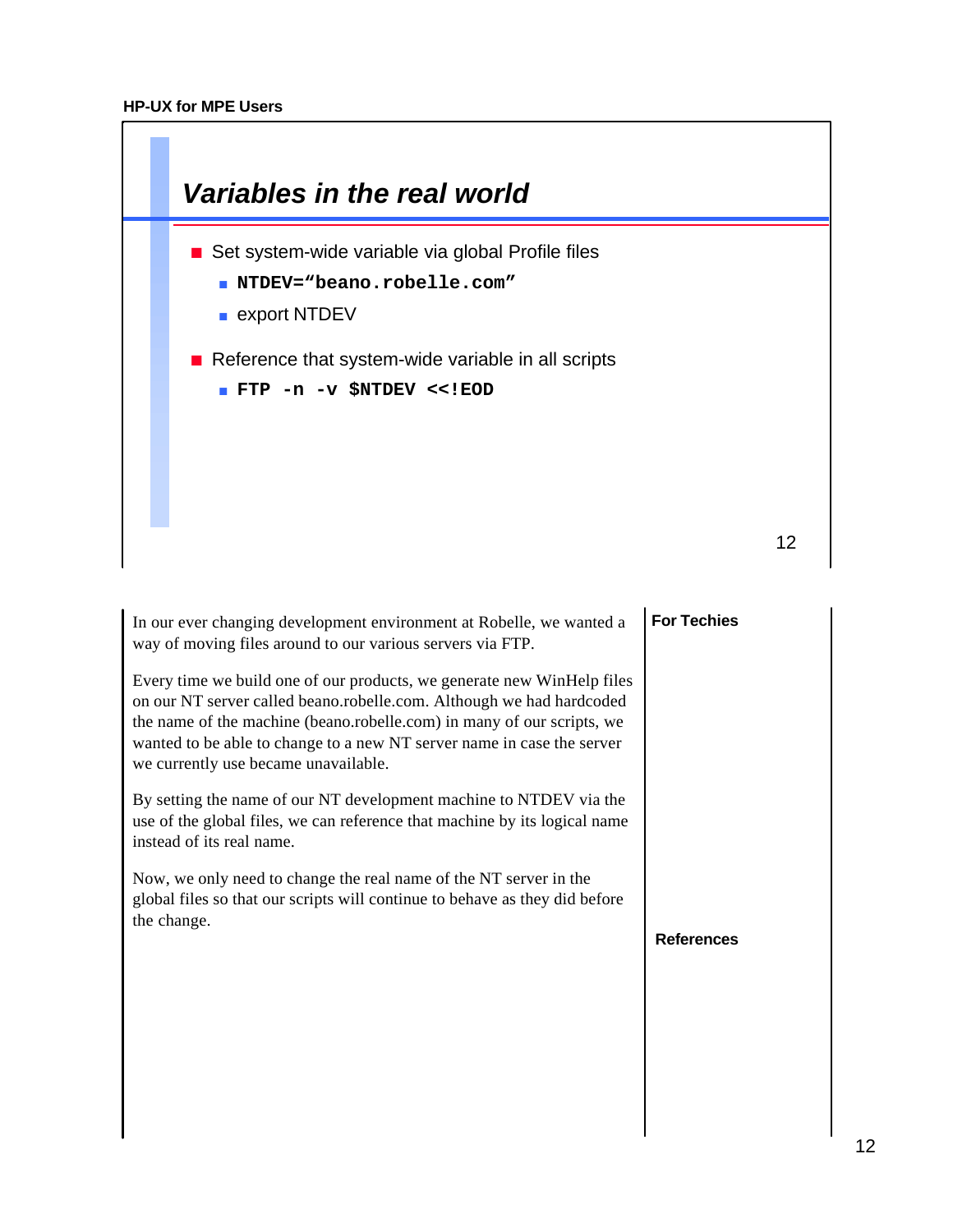

The above Hereis document (more on that topic soon) shows how we use a logically named environment variable as opposed to the actual name of our NT development server, which will change names over time.

**For Techies**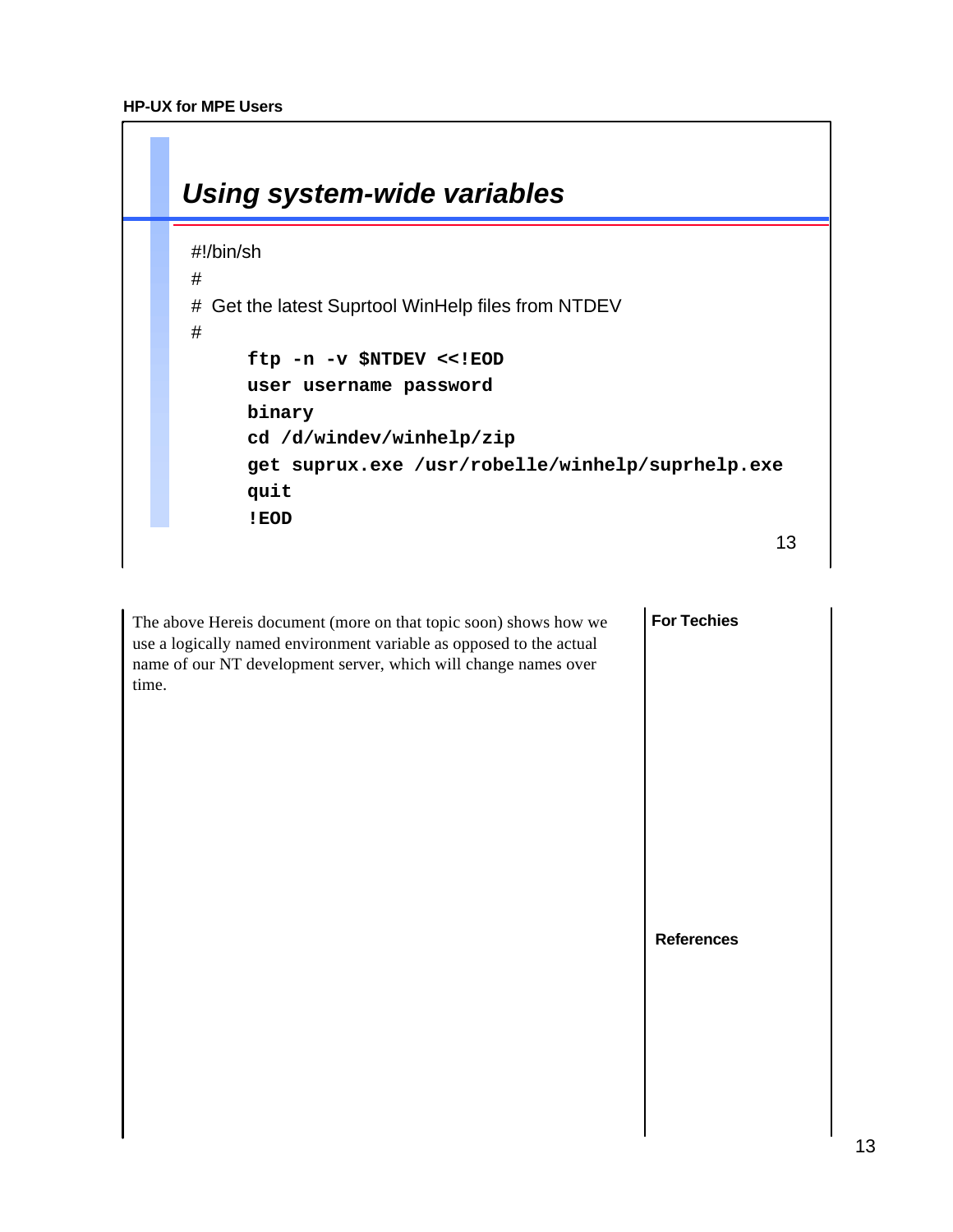

| <b>For Techies</b> |
|--------------------|
|                    |
|                    |
|                    |
|                    |
|                    |
| <b>References</b>  |
|                    |
|                    |
|                    |
|                    |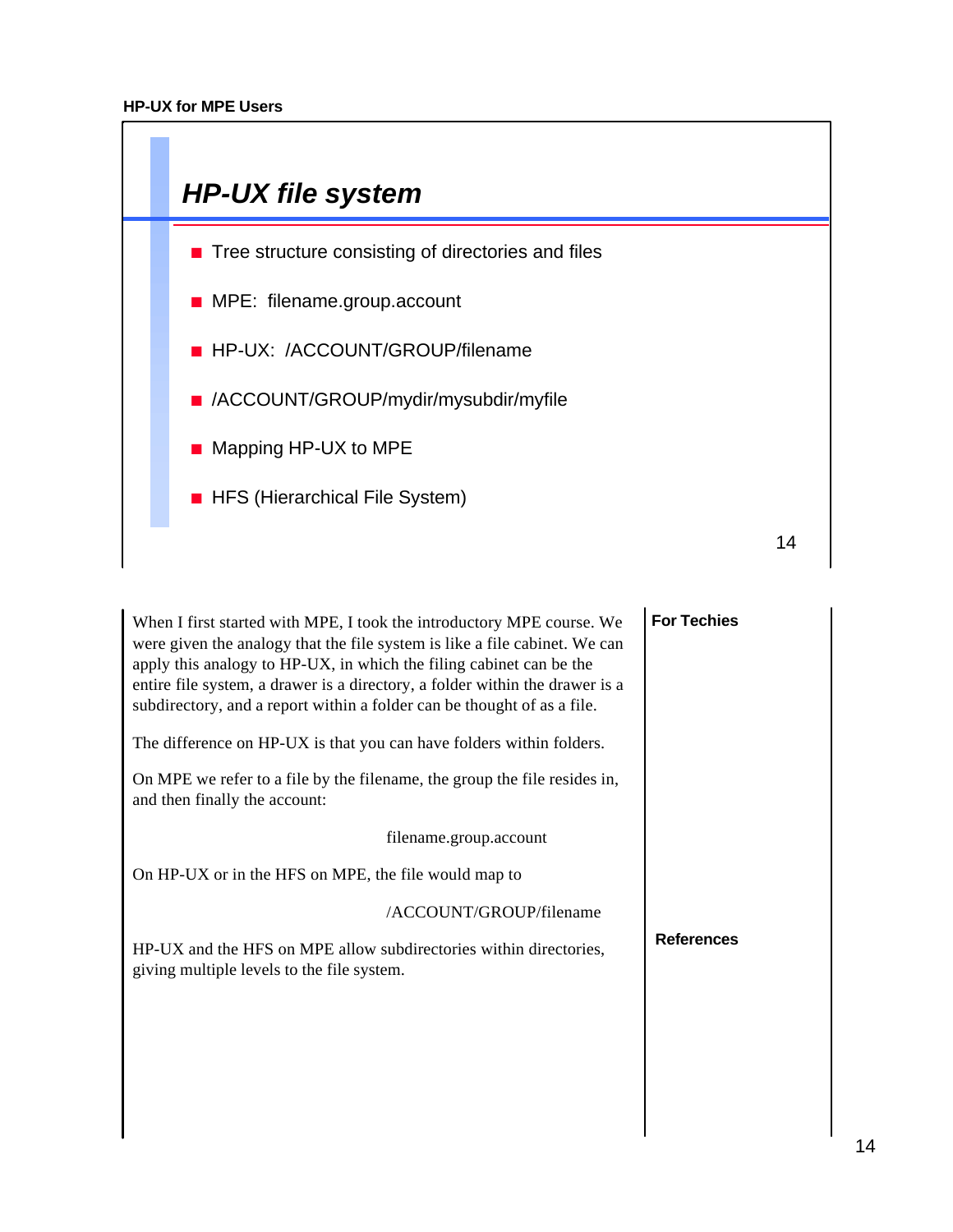

| On HP-UX and subdirectories (within the HFS space), you can refer to a<br>file in one of two ways: the absolute name of the file or the "full" name<br>of the file. Absolute filenames start with "/", or from the root directory. | <b>For Techies</b> |
|------------------------------------------------------------------------------------------------------------------------------------------------------------------------------------------------------------------------------------|--------------------|
| The relative filename is just the name of the file "relative" to where you<br>are in the current directory structure. For example, if the full name of a<br>script file is                                                         |                    |
| /users/me/cmds/scriptfile                                                                                                                                                                                                          |                    |
| and you are currently in the /users/me directory, the relative filename of<br>scriptfile is cmds/scriptfile.                                                                                                                       |                    |
| There are several short forms which you can use to reference a file or<br>program. For example,                                                                                                                                    |                    |
| {run Suprtool}<br>./suprtool<br>program in the current directory }                                                                                                                                                                 | <b>References</b>  |
| /suprtool {run Suprtool<br>program one directory above current}                                                                                                                                                                    |                    |
| You can find out your current directory by issuing the following<br>command:                                                                                                                                                       |                    |
| pwd                                                                                                                                                                                                                                |                    |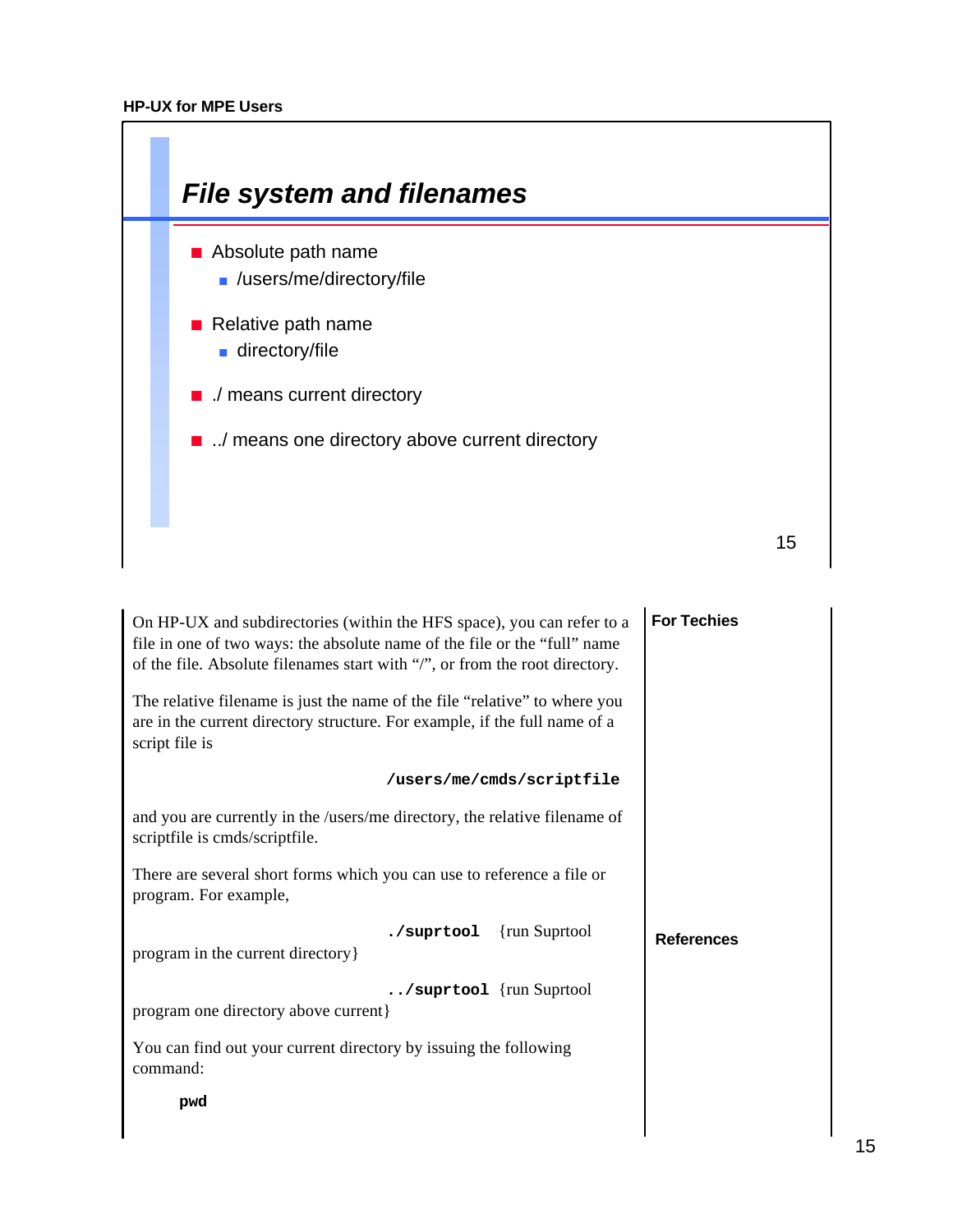

| The UNIX file system divides users into these three categories as it<br>relates to a file: the user who creates or owns the file, the group that may<br>have access to it, and everyone else.                                                                                      | <b>For Techies</b> |
|------------------------------------------------------------------------------------------------------------------------------------------------------------------------------------------------------------------------------------------------------------------------------------|--------------------|
| Within each of these three categories, users can perform three different<br>operations on a file: Read, Write, and eXecute.                                                                                                                                                        |                    |
| You can see the permissions of a particular file by using the -1 option of<br>the Is command (sometimes aliased to II). The description of the access<br>and permissions is always in Owner, Group, and Account order, and<br>Read, Write, and eXecute within each classification. |                    |
|                                                                                                                                                                                                                                                                                    | <b>References</b>  |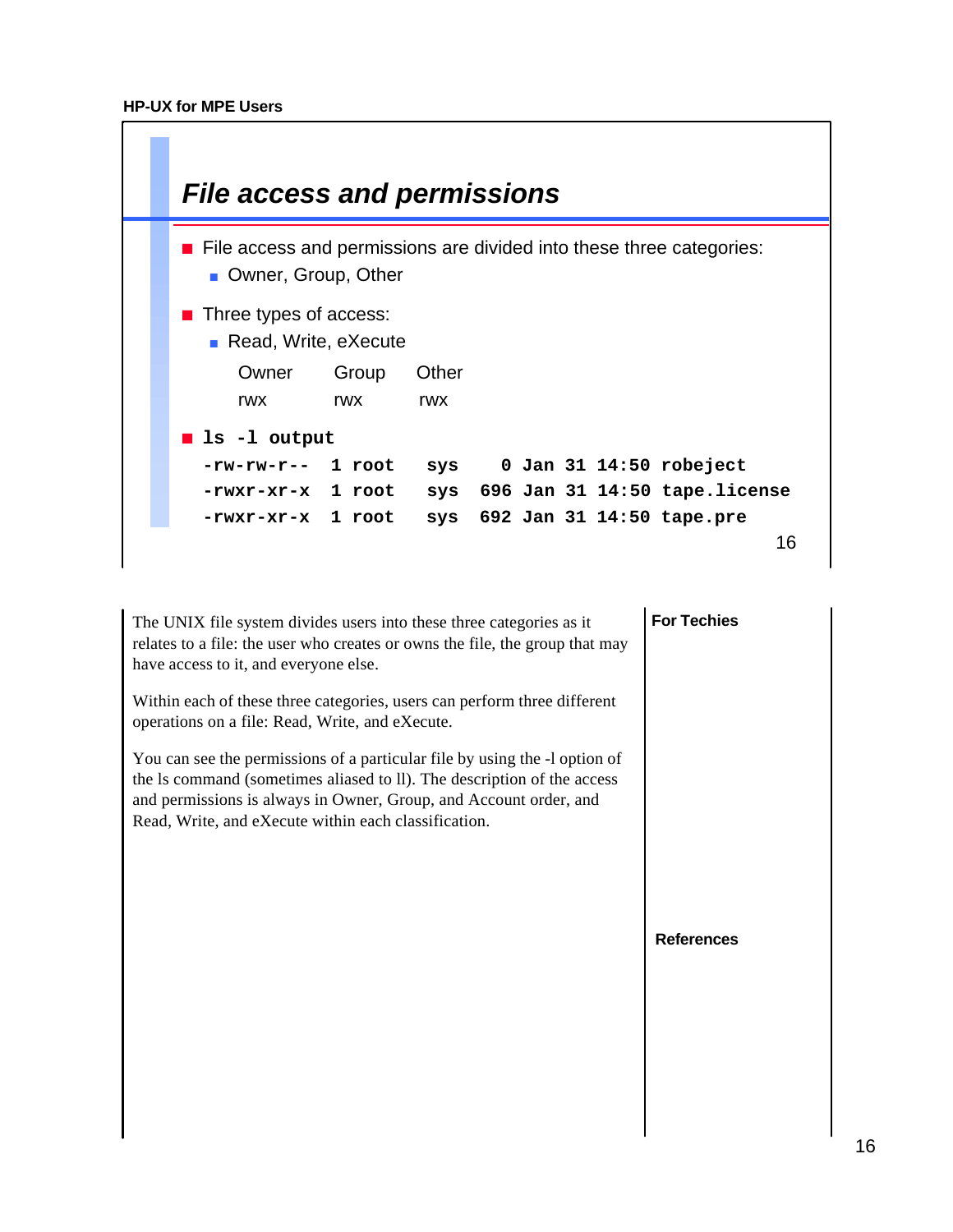

| You can change the permissions of a given file, if allowed, via the<br>chmod command. The syntax is                                                                                        | <b>For Techies</b> |
|--------------------------------------------------------------------------------------------------------------------------------------------------------------------------------------------|--------------------|
| chmod permissions filename                                                                                                                                                                 |                    |
| Permissions can be represented in any number of ways by a slightly<br>confusing numeric representation.                                                                                    |                    |
| Given that Read is worth 4, Write is worth 2, and eXecute is worth 1, we<br>know that full access to a file is 7 for each category of Owner, Group,<br>and Other.                          |                    |
| Therefore, complete access to a file for all categories is 777. If we want<br>to change the permissions of a file in the current directory, we would<br>issue the following chmod command: |                    |
| chmod 777 filea                                                                                                                                                                            | <b>References</b>  |
|                                                                                                                                                                                            |                    |
|                                                                                                                                                                                            |                    |
|                                                                                                                                                                                            |                    |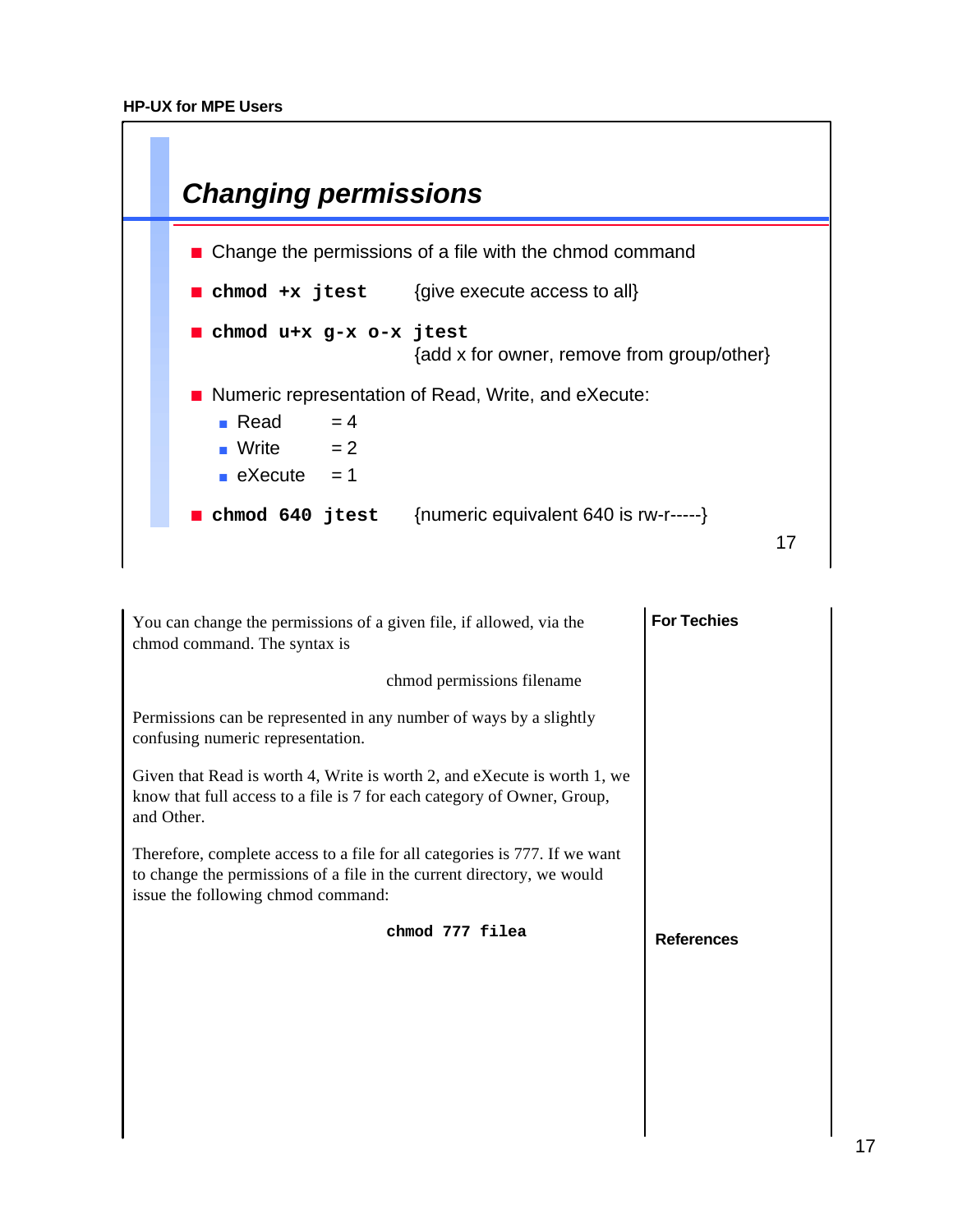| Simple commands                           |  |  |  |            |
|-------------------------------------------|--|--|--|------------|
| <b>Listf</b> = $ s -$                     |  |  |  |            |
| \$11 proc*                                |  |  |  |            |
| $-rw-rw-r--$ 1 neil users 968 Feb 1 14:46 |  |  |  | proctime.c |
| $-rw-rw-r--$ 1 neil users 740 Feb 1 14:46 |  |  |  | proctime.o |
| <b>E</b> Fcopy, MPEX = cp                 |  |  |  |            |
| cp source.file destination.file           |  |  |  |            |
| $cp$ /dev/src/*.c *.c                     |  |  |  |            |
| $cp - R / users/me$ .                     |  |  |  |            |
|                                           |  |  |  |            |
|                                           |  |  |  |            |
|                                           |  |  |  | 18         |

| $Listf = ls$                                                                                                                                                                                                                                    | <b>For Techies</b> |
|-------------------------------------------------------------------------------------------------------------------------------------------------------------------------------------------------------------------------------------------------|--------------------|
| On MPE we commonly use the Listf or Listfile command to look at the<br>attributes of MPE files. On HP-UX we can look at the various attributes<br>of a file with the ls command.                                                                |                    |
| By default, the ls command does not list all of the files. To list the files<br>that begin with a period (.), you must use the -a option.                                                                                                       |                    |
| Fcopy, MPEX, and cp<br>On MPE we could copy files using Fcopy, Copy or the MPEX Copy<br>command. The MPEX Copy command allows the user to specify filesets<br>when selecting file(s). The cp command in $HP-UX$ also allows this by<br>default. |                    |
| More on filesets and wildcards (regular expressions) in a few minutes.                                                                                                                                                                          | <b>References</b>  |
|                                                                                                                                                                                                                                                 |                    |
|                                                                                                                                                                                                                                                 |                    |
|                                                                                                                                                                                                                                                 |                    |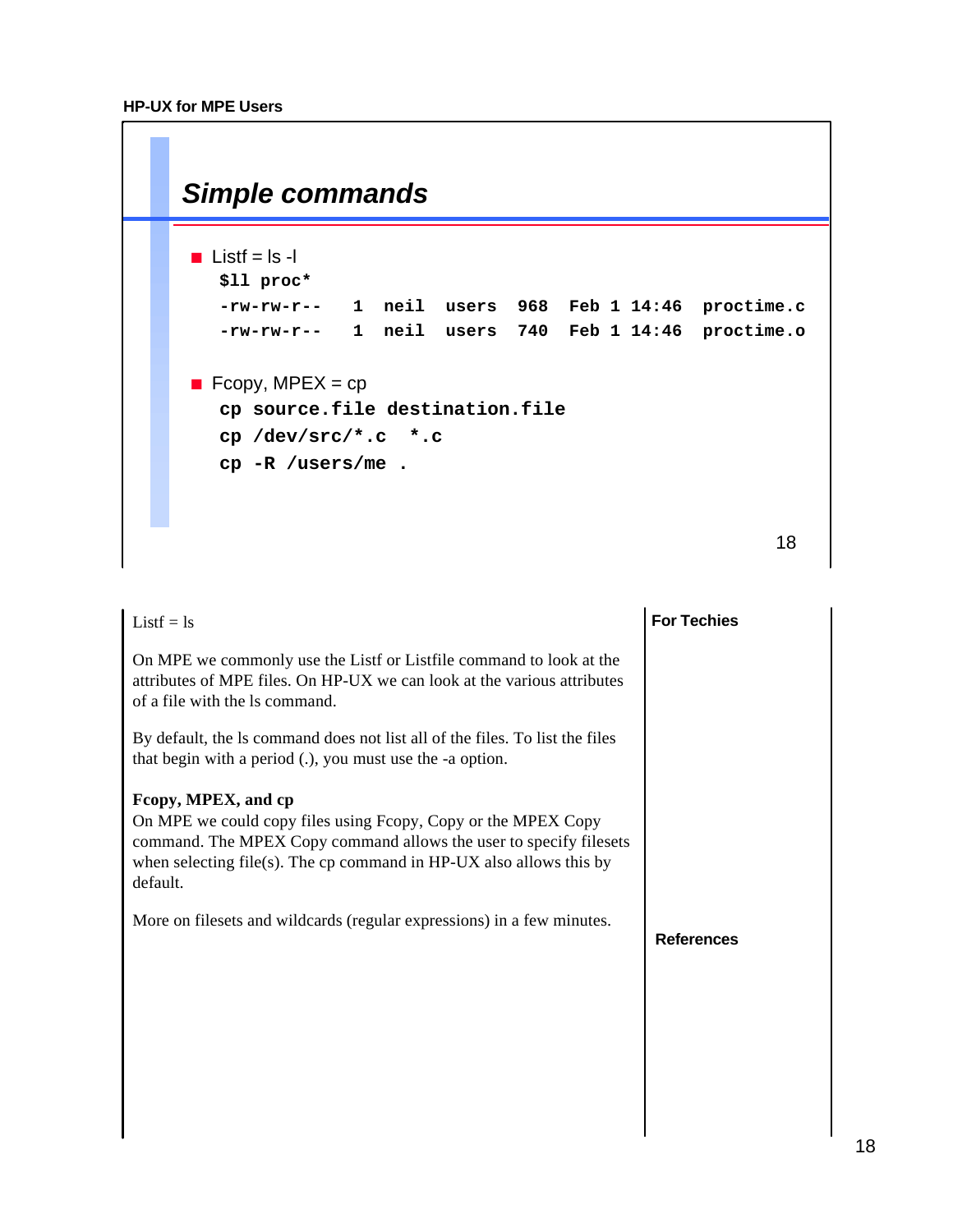

| Purge and rm<br>Beginning with MPE/iX 5.0, we can purge files on MPE with wildcard<br>characters. On HP-UX the command for purging files is rm, which<br>stands for remove files.                                                                                                                                                                                                                 | <b>For Techies</b> |
|---------------------------------------------------------------------------------------------------------------------------------------------------------------------------------------------------------------------------------------------------------------------------------------------------------------------------------------------------------------------------------------------------|--------------------|
| WARNING: Never use rm -r * because this command will remove all<br>the files from the file system, starting from the root directory.                                                                                                                                                                                                                                                              |                    |
| <b>Rename and my</b><br>On HP-UX the equivalent to the MPE Rename command is mv, which<br>stands for move.                                                                                                                                                                                                                                                                                        |                    |
| <b>Overwriting Files</b><br>One problem with the cp, mv, and rm commands is that, by default, they<br>do not prompt the user when they are going to overwrite an existing file.<br>To prompt the user before overwriting an existing file, you must use the<br>-i option with the commands. I make the -i option the default for some<br>commands by putting an alias command in my profile file. | <b>References</b>  |
| <b>File Command</b><br>The file command on HP-UX is not the same as on MPE. On MPE the file<br>command is used to define the attributes of a file when it is built, or on<br>what device it is built.                                                                                                                                                                                             |                    |
| On HP-UX the file command attempts to determine the file type. There<br>are no file labels or file codes to indicate the file type on HP-UX. The file<br>command prints out the type of file you have.                                                                                                                                                                                            |                    |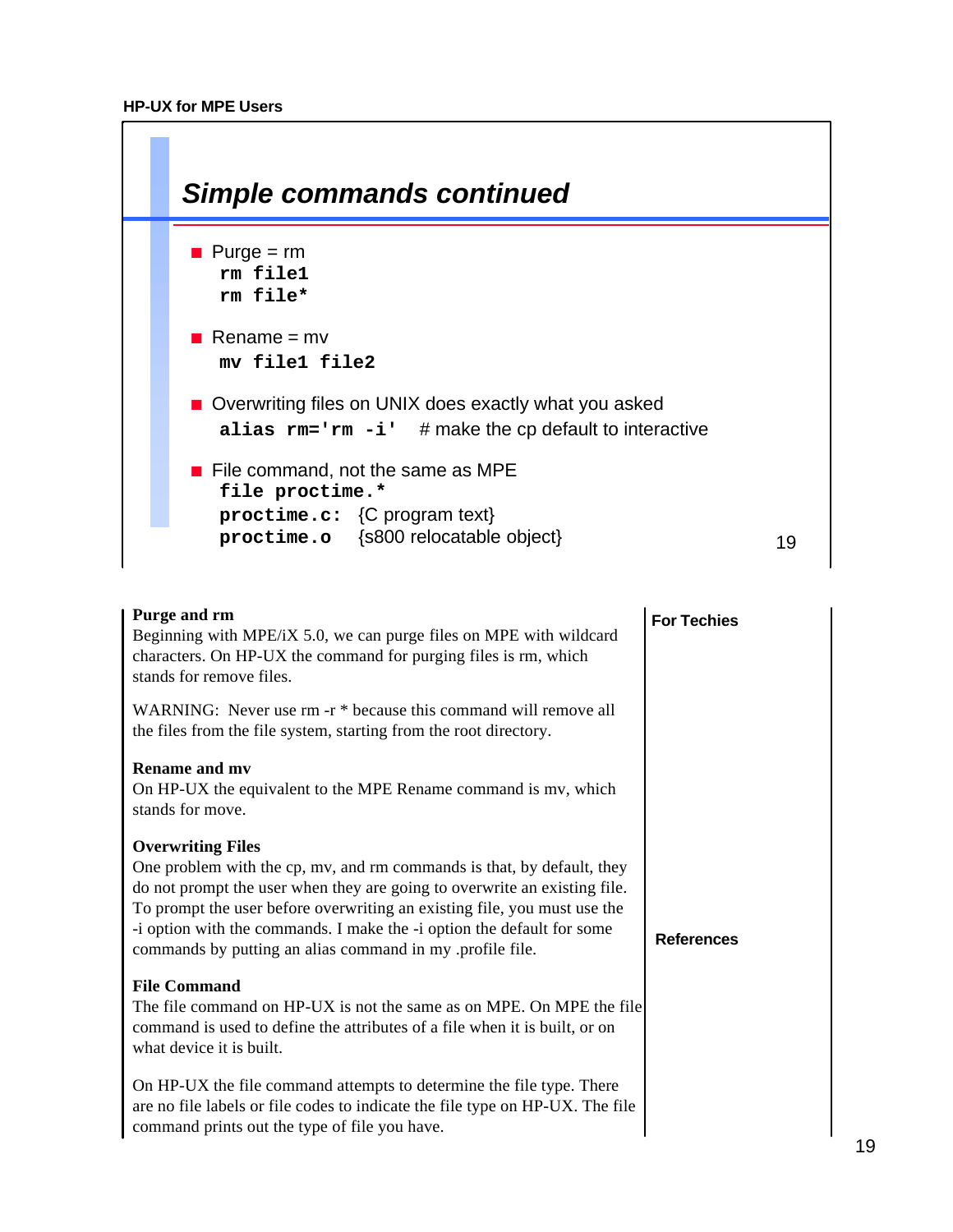

| More                                                                                                                                                                                                                                                   | <b>For Techies</b>                                              |
|--------------------------------------------------------------------------------------------------------------------------------------------------------------------------------------------------------------------------------------------------------|-----------------------------------------------------------------|
| On MPE we can list files with the Print command. On HP-UX we have<br>the more command, which can display file(s) on a page by page basis. It<br>also allows for intelligent searching of a list of files for strings matching<br>a particular pattern. | Magnet is a product of<br><b>Lund Performance</b><br>Solutions. |
| <b>Searching Through Files</b>                                                                                                                                                                                                                         |                                                                 |
| One of the most common operations that we perform on a daily basis as<br>part of software development is searching through a set of files. I use the<br>Magnet Tool on MPE to search through filesets. On HP-UX we have<br>grep.                       |                                                                 |
| Grep is a standard program found on most UNIX systems. It accepts<br>some command options. For example, a searchstring expression<br>followed by a fileset expression.                                                                                 |                                                                 |
| By default, grep is case sensitive (use -i to ignore case), and it ignores<br>the context of a string (use -w to match only words).                                                                                                                    | <b>References</b>                                               |
| The expressions used for the search string are known as Regular<br>Expressions.                                                                                                                                                                        |                                                                 |
|                                                                                                                                                                                                                                                        |                                                                 |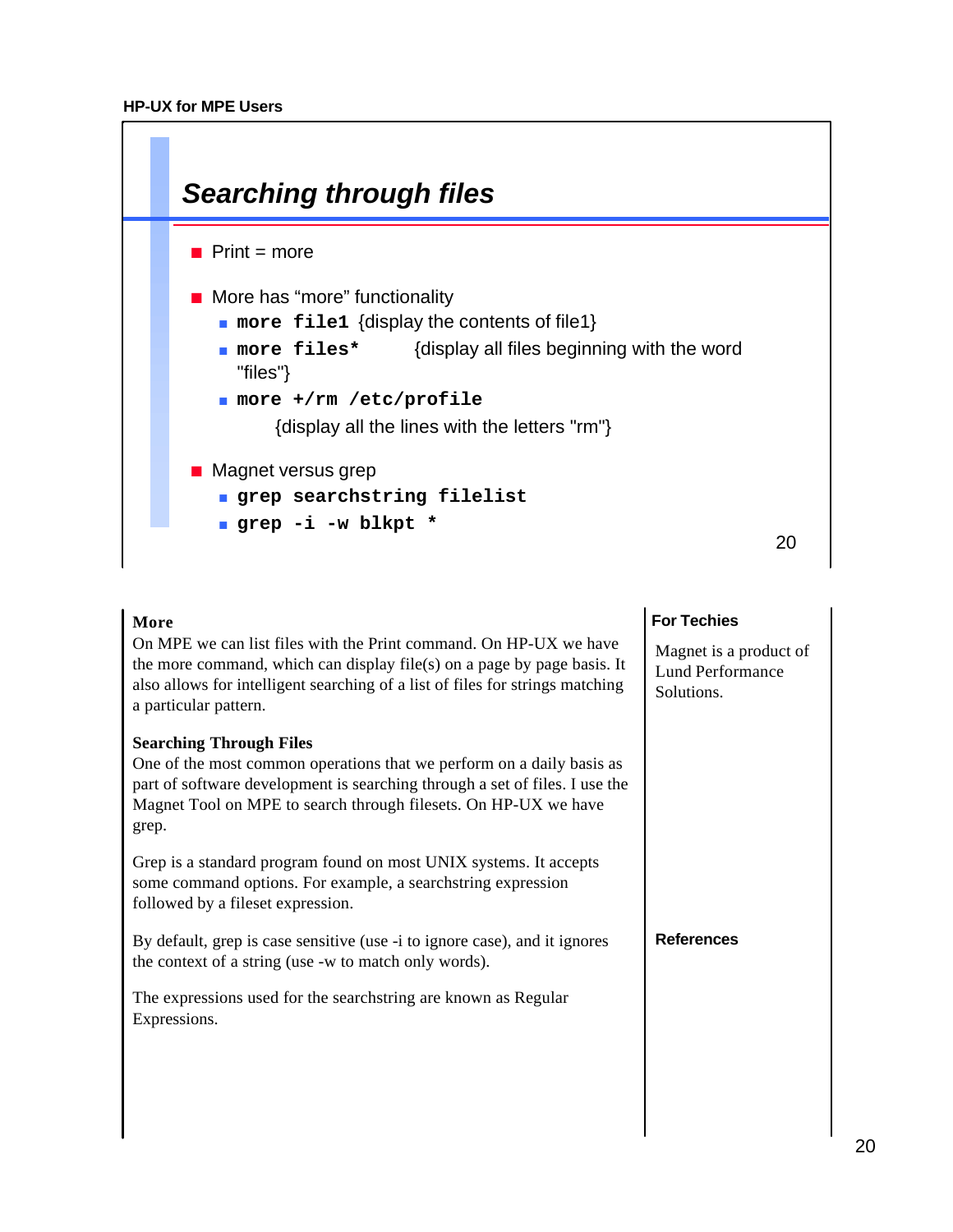

| Regular expressions are a symbolic method of describing a pattern to<br>match text within a line. For me, this is the most difficult function to<br>remember in my everyday life. Once you understand regular expressions<br>however, you won't forget. | <b>For Techies</b> |
|---------------------------------------------------------------------------------------------------------------------------------------------------------------------------------------------------------------------------------------------------------|--------------------|
| When you type an incorrect regular expression, you get the infamous<br>error message, "Regular Expression botch".                                                                                                                                       |                    |
| The backslash character is also known as the "escape" character.                                                                                                                                                                                        | <b>References</b>  |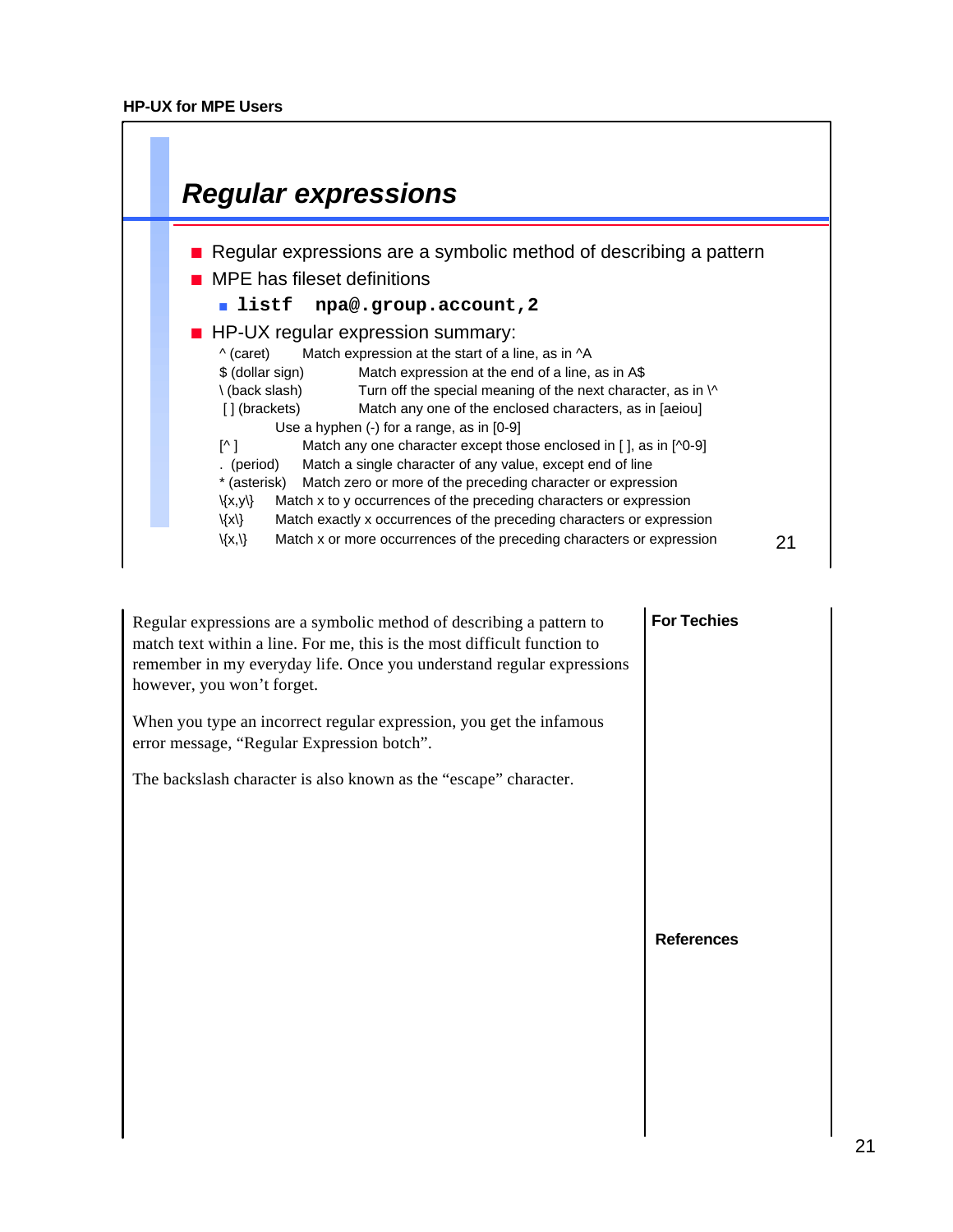

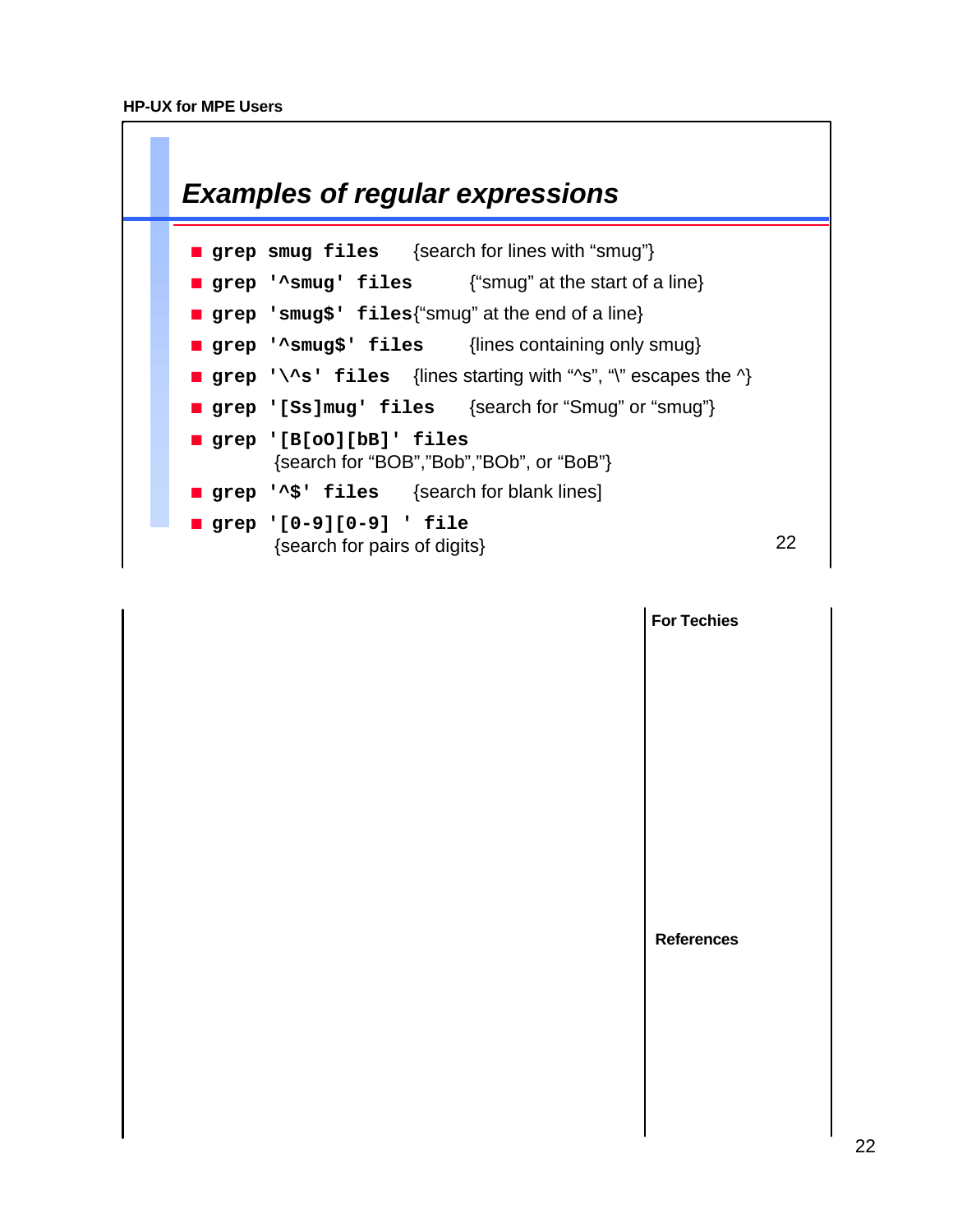

| I/O redirection allows input from a file to be passed into a program and<br>conversely, output from a program to be redirected to a file. This concept<br>is very similar to what we have had on MPE, with a few exceptions. | <b>For Techies</b> |
|------------------------------------------------------------------------------------------------------------------------------------------------------------------------------------------------------------------------------|--------------------|
| On MPE redirected output, by default, goes to a temporary file, but<br>because there are no "real" temporary files on HP-UX, this is not a major<br>issue.                                                                   |                    |
| On HP-UX there is a third standard file, known as stderr, to which all<br>error messages are written. You can redirect both stdout and stderr with<br>the following command:                                                 |                    |
| prog > file $2 > 1$                                                                                                                                                                                                          |                    |
|                                                                                                                                                                                                                              |                    |
| Starting with MPE/iX 5.5, we will have the stderr file, and will handle<br>the stdin and stdout files exactly the same as on HP-UX.                                                                                          |                    |
|                                                                                                                                                                                                                              | <b>References</b>  |
|                                                                                                                                                                                                                              |                    |
|                                                                                                                                                                                                                              |                    |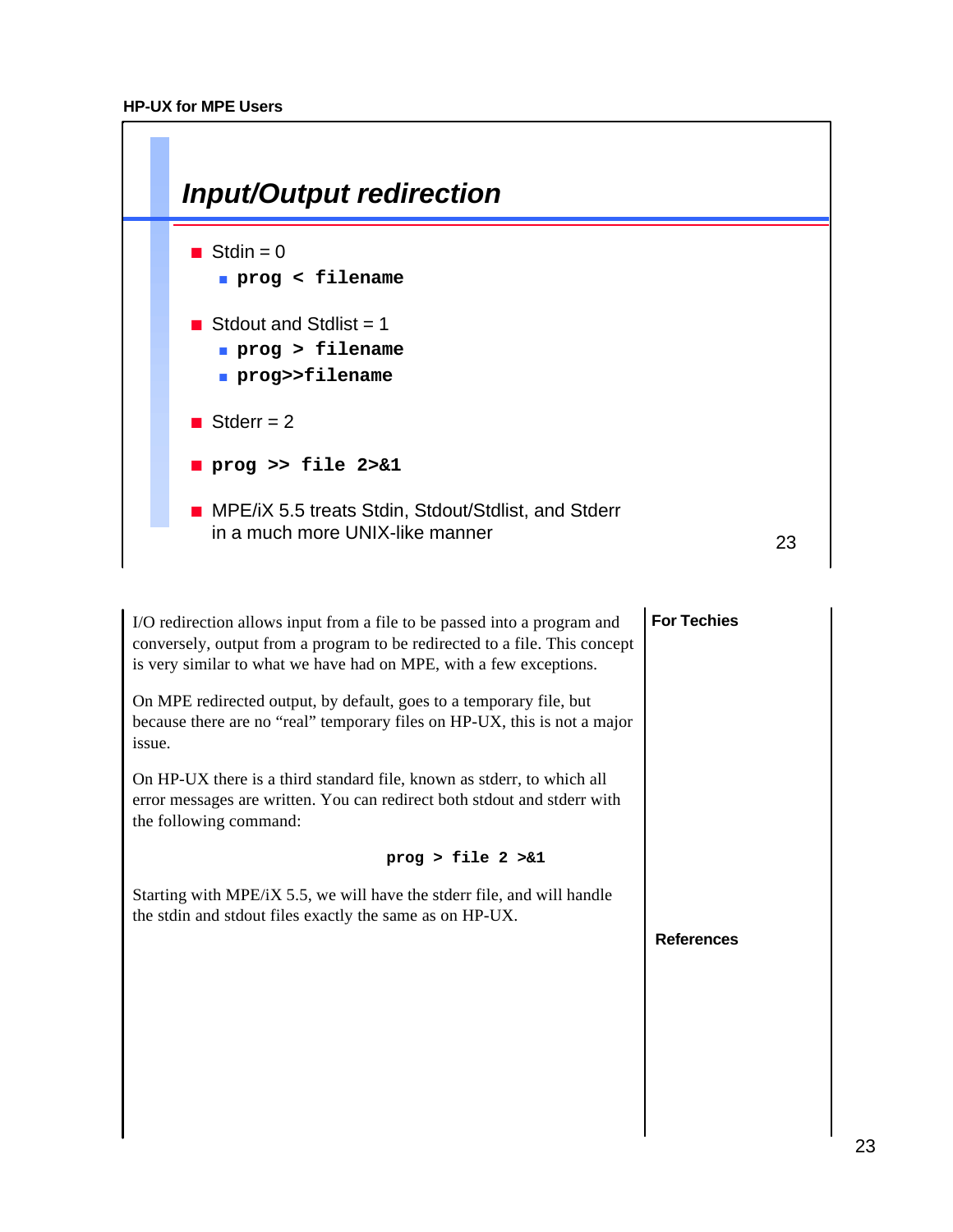

| Pipes are simply a method of taking the output of one program and<br>feeding it in as input to another program. | <b>For Techies</b> |
|-----------------------------------------------------------------------------------------------------------------|--------------------|
|                                                                                                                 | <b>References</b>  |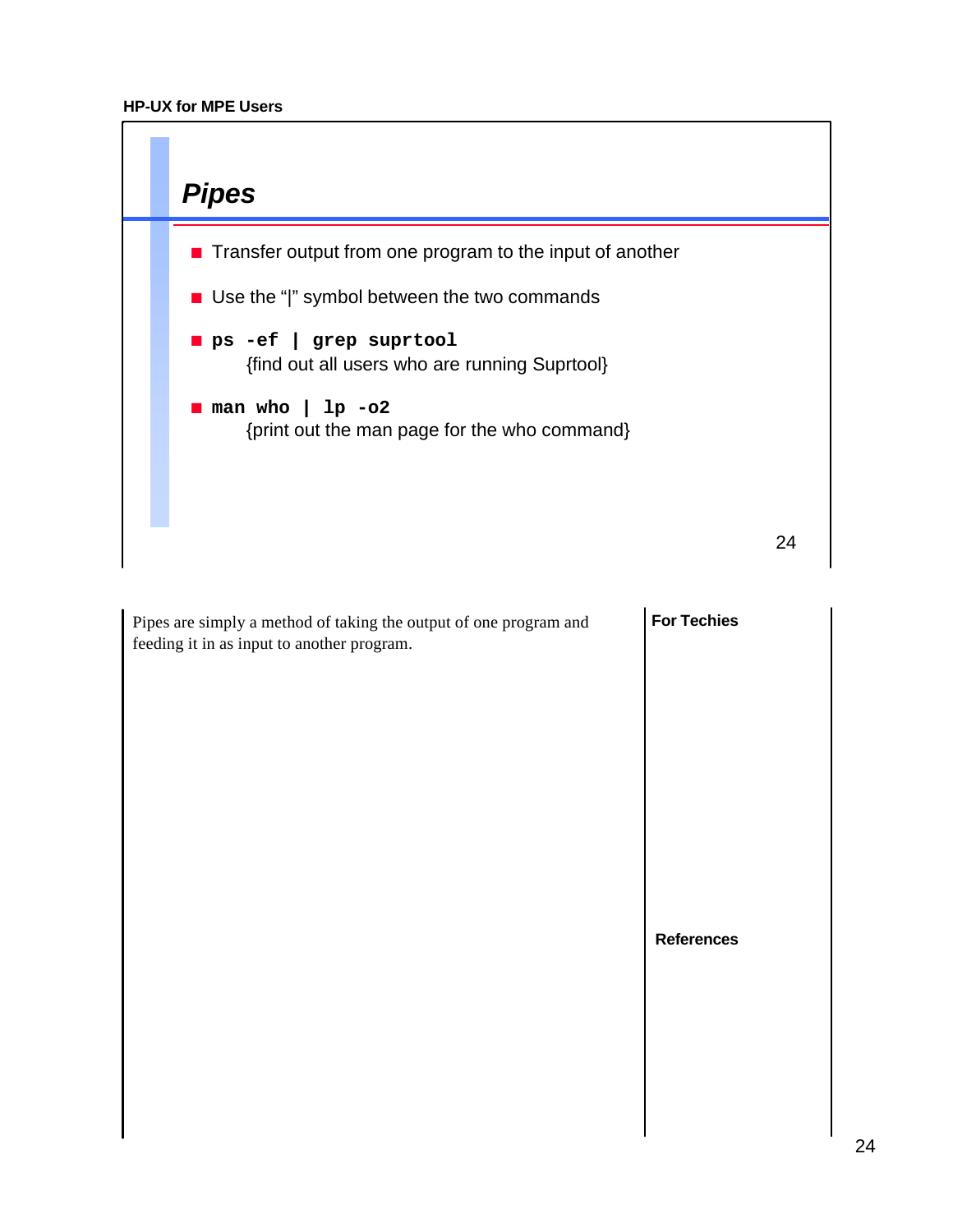

| Hereis documents can be used to specify input to a program within a<br>shell script without having to deal with filenames and cleaning up files<br>when using I/O redirection. | <b>For Techies</b> |
|--------------------------------------------------------------------------------------------------------------------------------------------------------------------------------|--------------------|
| A Hereis document allows input data as in-line text after the program<br>name, which eliminates the need for a separate file.                                                  |                    |
|                                                                                                                                                                                |                    |
|                                                                                                                                                                                |                    |
|                                                                                                                                                                                | <b>References</b>  |
|                                                                                                                                                                                |                    |
|                                                                                                                                                                                |                    |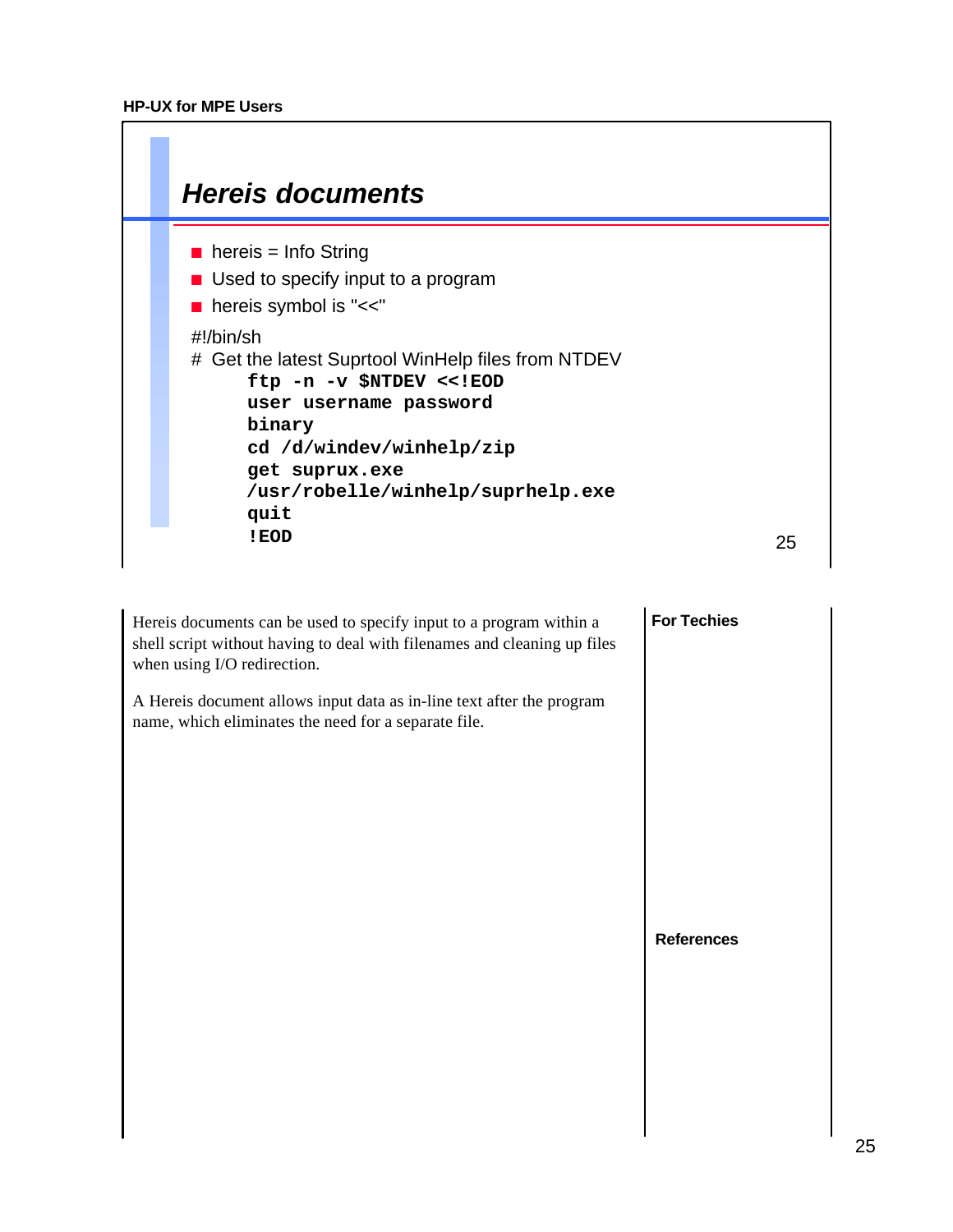

| Shell programs are exactly the same as command files on MPE. They are<br>regular ASCII files that contain a series of commands, and have at least<br>read and execute access. You can comment lines in shell scripts by<br>preceding the line with a "#".<br>You can reference environment variables, pass in command line<br>arguments, and accept user input. | <b>For Techies</b> |
|-----------------------------------------------------------------------------------------------------------------------------------------------------------------------------------------------------------------------------------------------------------------------------------------------------------------------------------------------------------------|--------------------|
| You can execute a shell script by typing the filename of the shell script.                                                                                                                                                                                                                                                                                      |                    |
|                                                                                                                                                                                                                                                                                                                                                                 | <b>References</b>  |
|                                                                                                                                                                                                                                                                                                                                                                 |                    |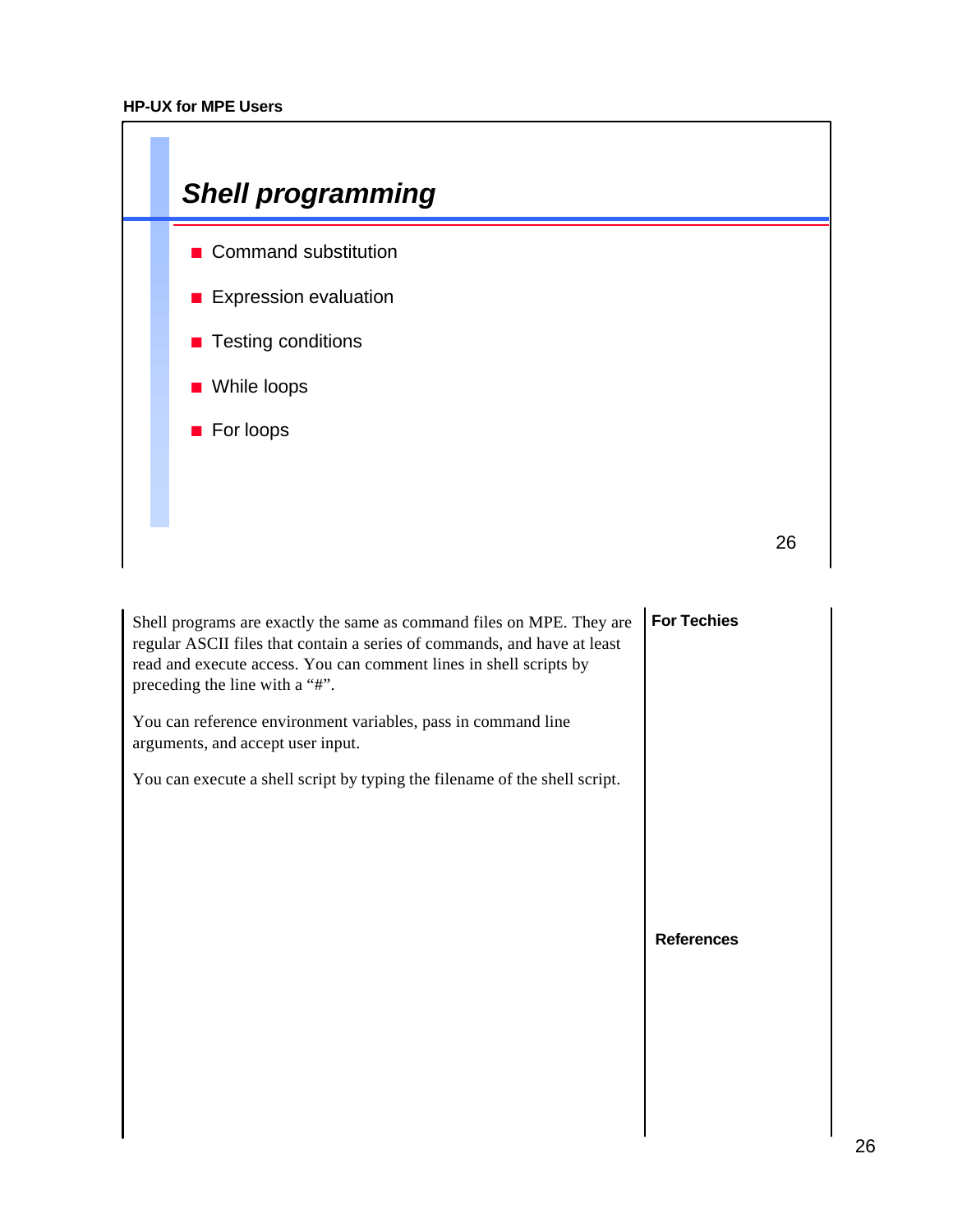

| In MPE we call setjcw() to set an environment variable (JCW) from a<br>program. While a process cannot change its parent's environment in HP-<br>UX, it can create files. For example, to simulate passing a JCW called<br>"LinesChanged" with a value of 5 back to the shell, simply have the<br>process create a file called "LinesChanged" that contains the line:<br>echo '5' | <b>For Techies</b> |
|-----------------------------------------------------------------------------------------------------------------------------------------------------------------------------------------------------------------------------------------------------------------------------------------------------------------------------------------------------------------------------------|--------------------|
| The shell can access this "variable" by using the following syntax:<br>'LinesChanged'                                                                                                                                                                                                                                                                                             |                    |
|                                                                                                                                                                                                                                                                                                                                                                                   | <b>References</b>  |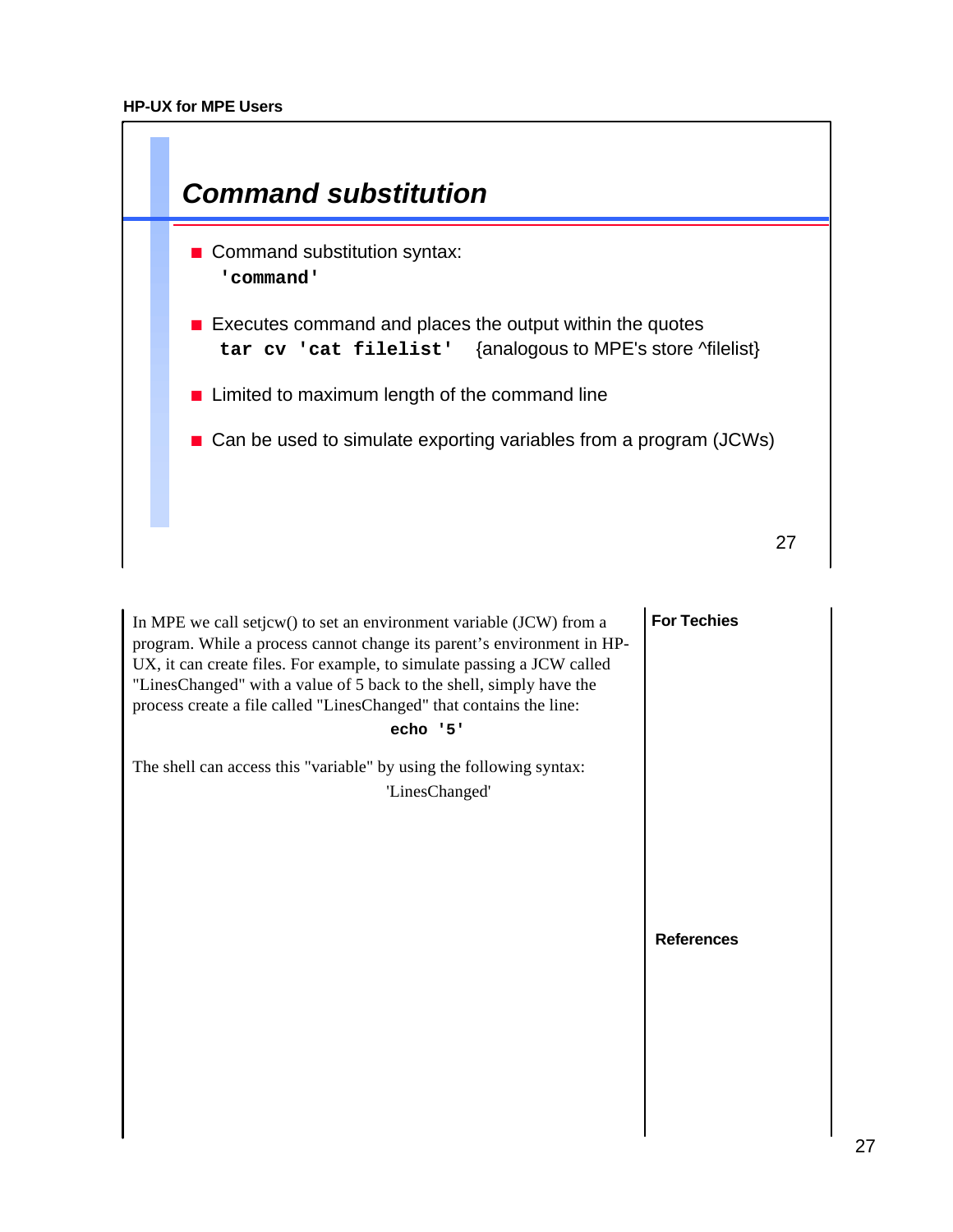

Typically an expression is used with an if statement and *while* or *for* loops. The expression may also include arithmetic operations. (Standard order of operation rules apply.) The expression is usually the part that is inside an if statement.

**For Techies**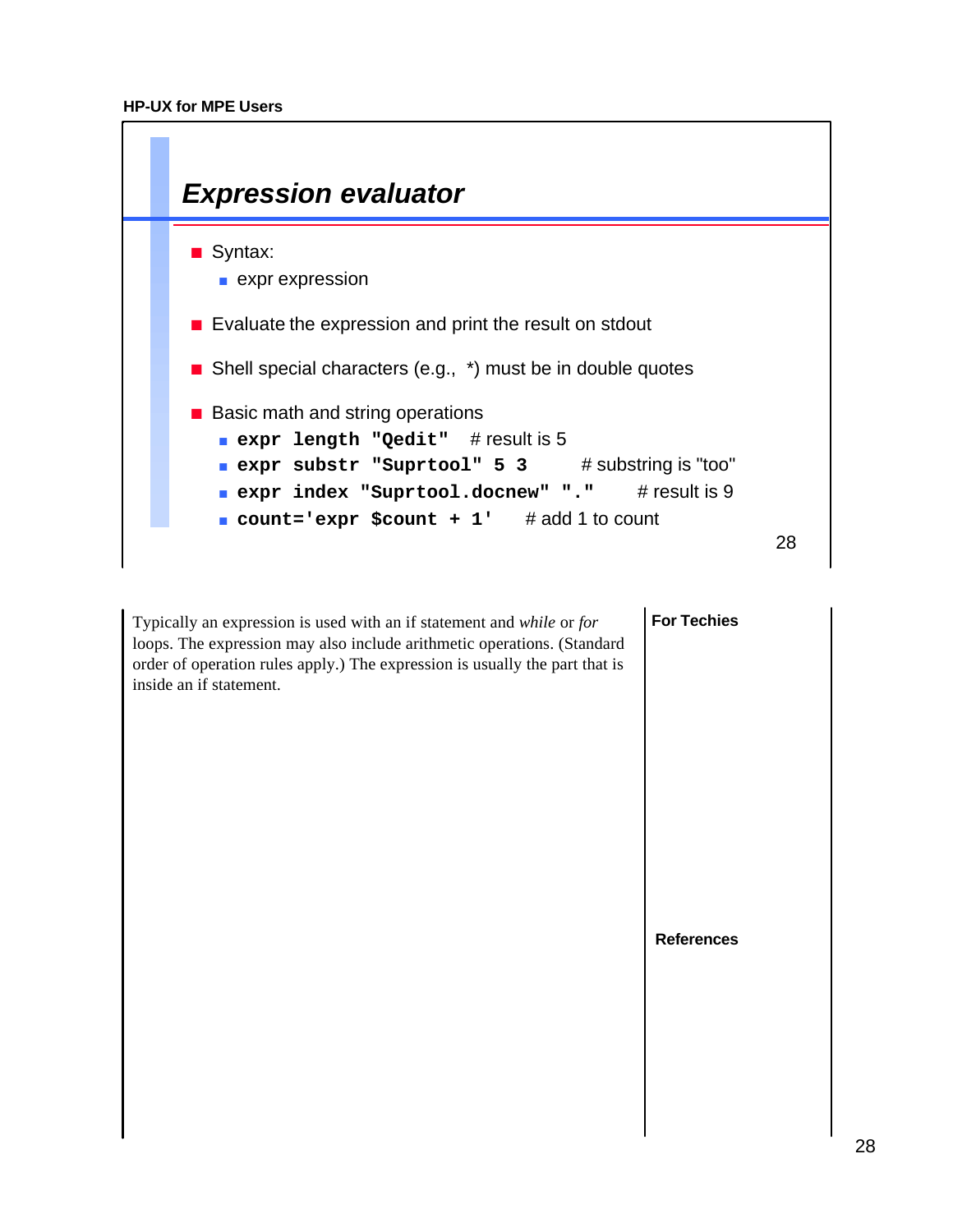

The if command/expression evaluation allows for branching in scripts. One tricky part is that the expression needs to have a space after and before each square bracket.

**For Techies**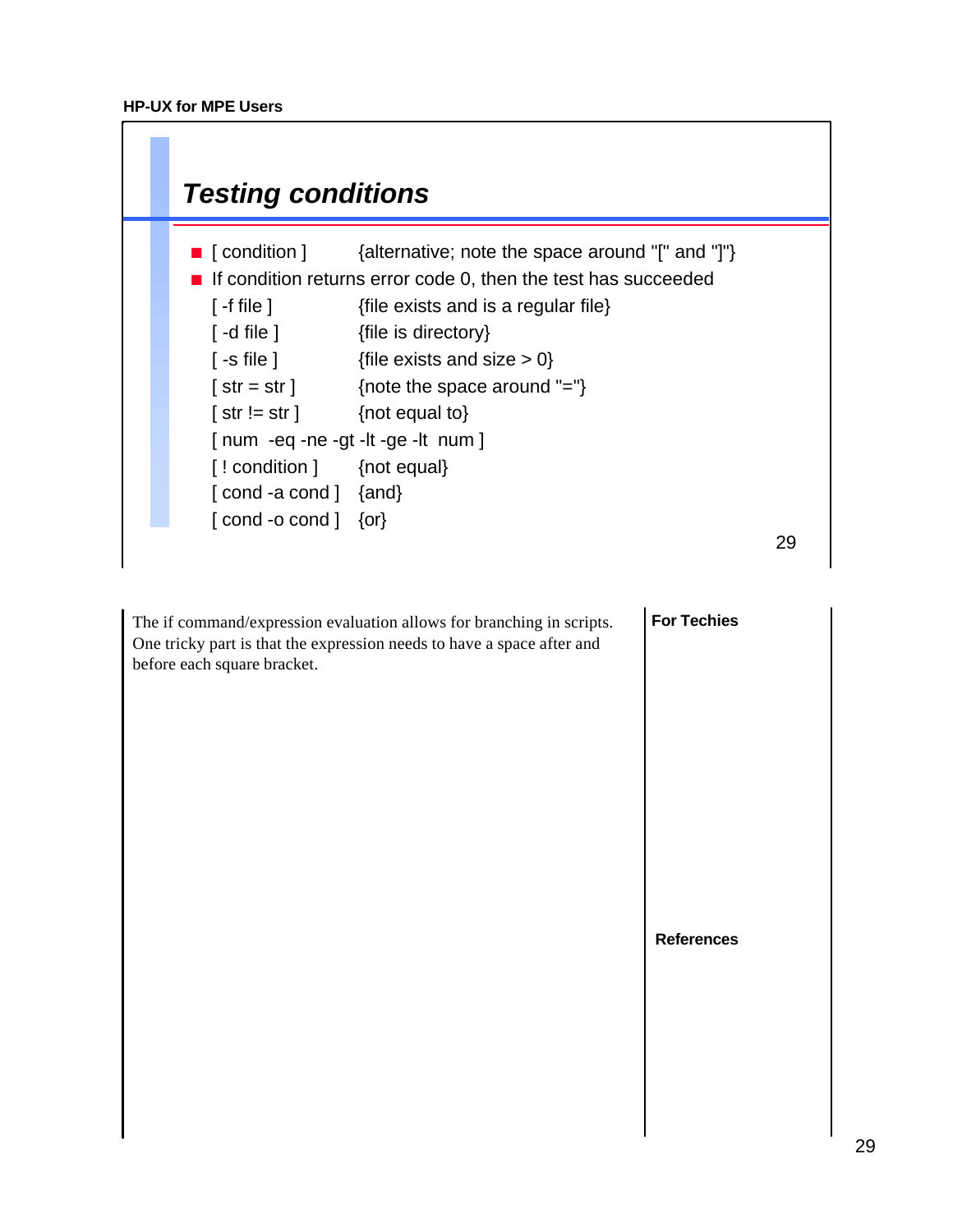

| In English the above test means the following:                                                                                                                                          | <b>For Techies</b> |
|-----------------------------------------------------------------------------------------------------------------------------------------------------------------------------------------|--------------------|
| if the file /usr/tmp/tapebeingmade exists, then display a message and<br>sleep for 10 seconds else display another message, create the file<br>/usr/tmp/tapebeingmade and set x to one. |                    |
| iffi                                                                                                                                                                                    |                    |
| caseesac                                                                                                                                                                                |                    |
| else if is be shortened to elif.                                                                                                                                                        |                    |
| For example                                                                                                                                                                             |                    |
| if $[$ \$susan_type -eq 2 $]$                                                                                                                                                           |                    |
| then                                                                                                                                                                                    | <b>References</b>  |
| echo " \$susan_number ">> \$temp_hpslist                                                                                                                                                |                    |
| elif [ \$susan_type -eq 4 ]                                                                                                                                                             |                    |
| then                                                                                                                                                                                    |                    |
| echo "\$susan_number" >>\$temp_hpslist                                                                                                                                                  |                    |
| fi                                                                                                                                                                                      |                    |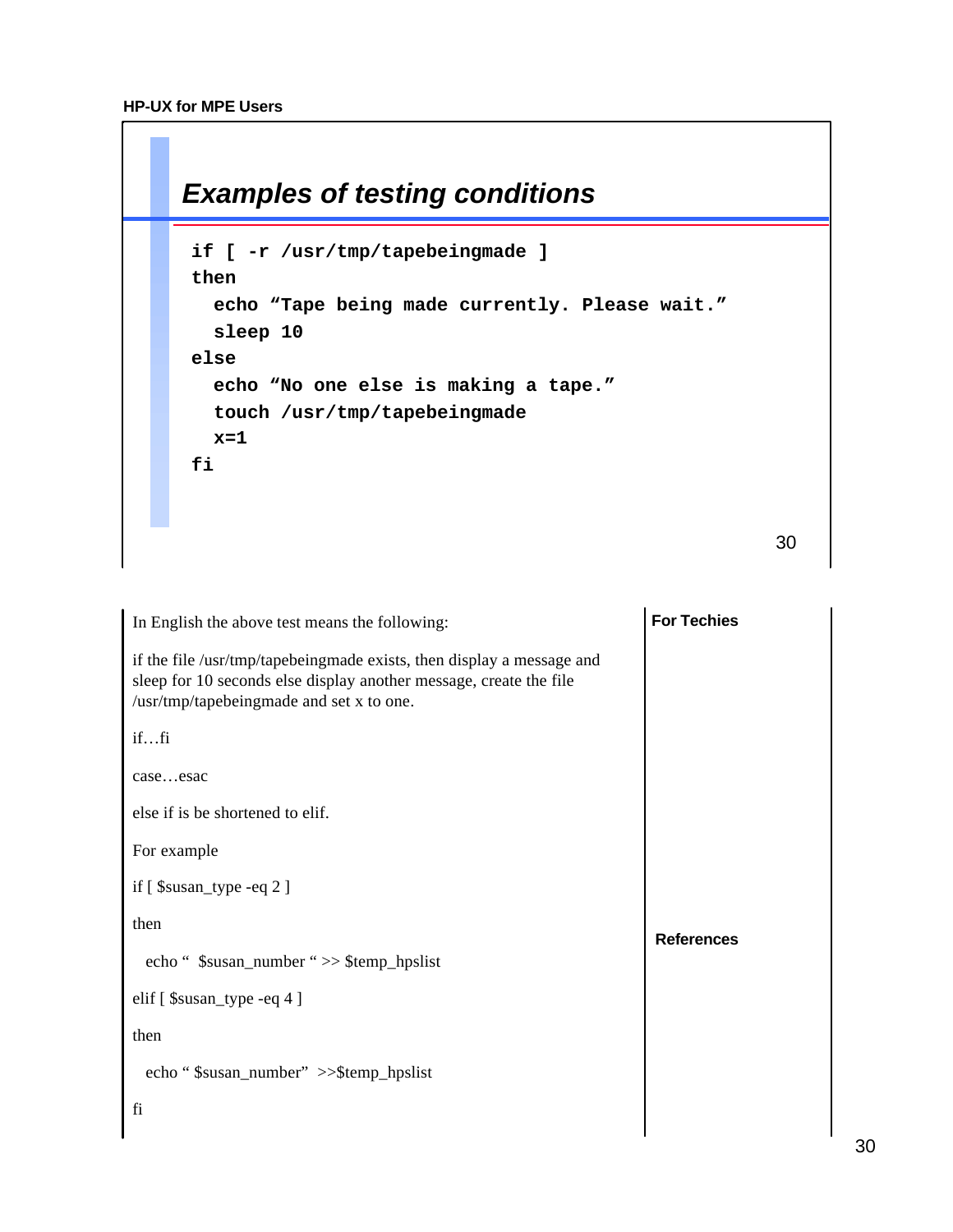

| While loops can be used for standard repetitive loops. The loop begins<br>with a do statement and ends with a done. Other looping constructs are | <b>For Techies</b> |
|--------------------------------------------------------------------------------------------------------------------------------------------------|--------------------|
| untildodone<br>fordodone<br>or                                                                                                                   |                    |
| Another example:                                                                                                                                 |                    |
| $x=0$                                                                                                                                            |                    |
| while $[sx := 1]$                                                                                                                                |                    |
| do                                                                                                                                               |                    |
| mt -t /dev/rmt/0m rew                                                                                                                            |                    |
| if $[$ \$? -ne 0 ]                                                                                                                               |                    |
| then                                                                                                                                             |                    |
| echo "No tape was found please insert."                                                                                                          |                    |
| sleep 10                                                                                                                                         | <b>References</b>  |
| else                                                                                                                                             |                    |
| echo "A tape has been found."                                                                                                                    |                    |
| $x=1$                                                                                                                                            |                    |
| fi                                                                                                                                               |                    |
| done                                                                                                                                             |                    |
|                                                                                                                                                  |                    |
|                                                                                                                                                  |                    |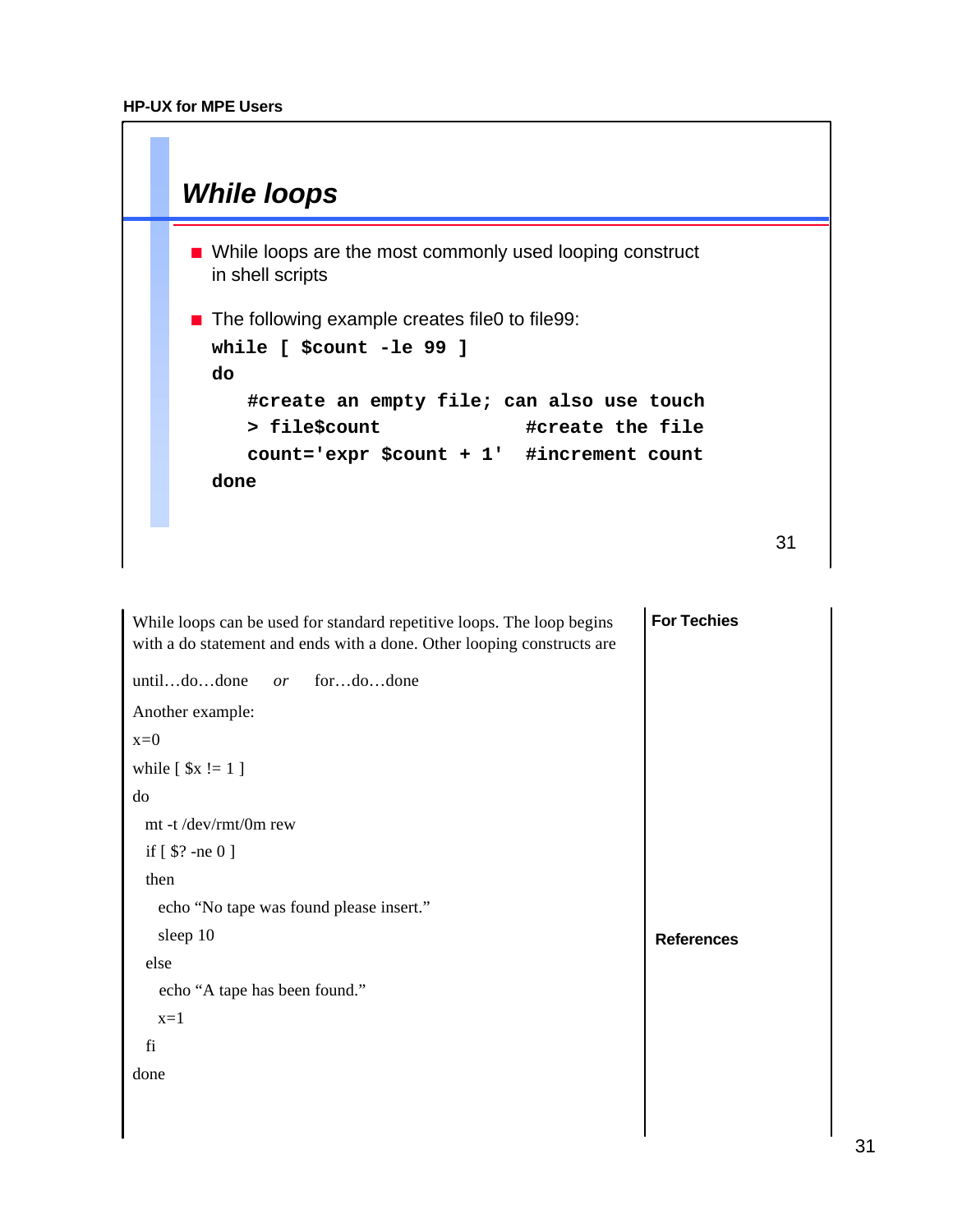

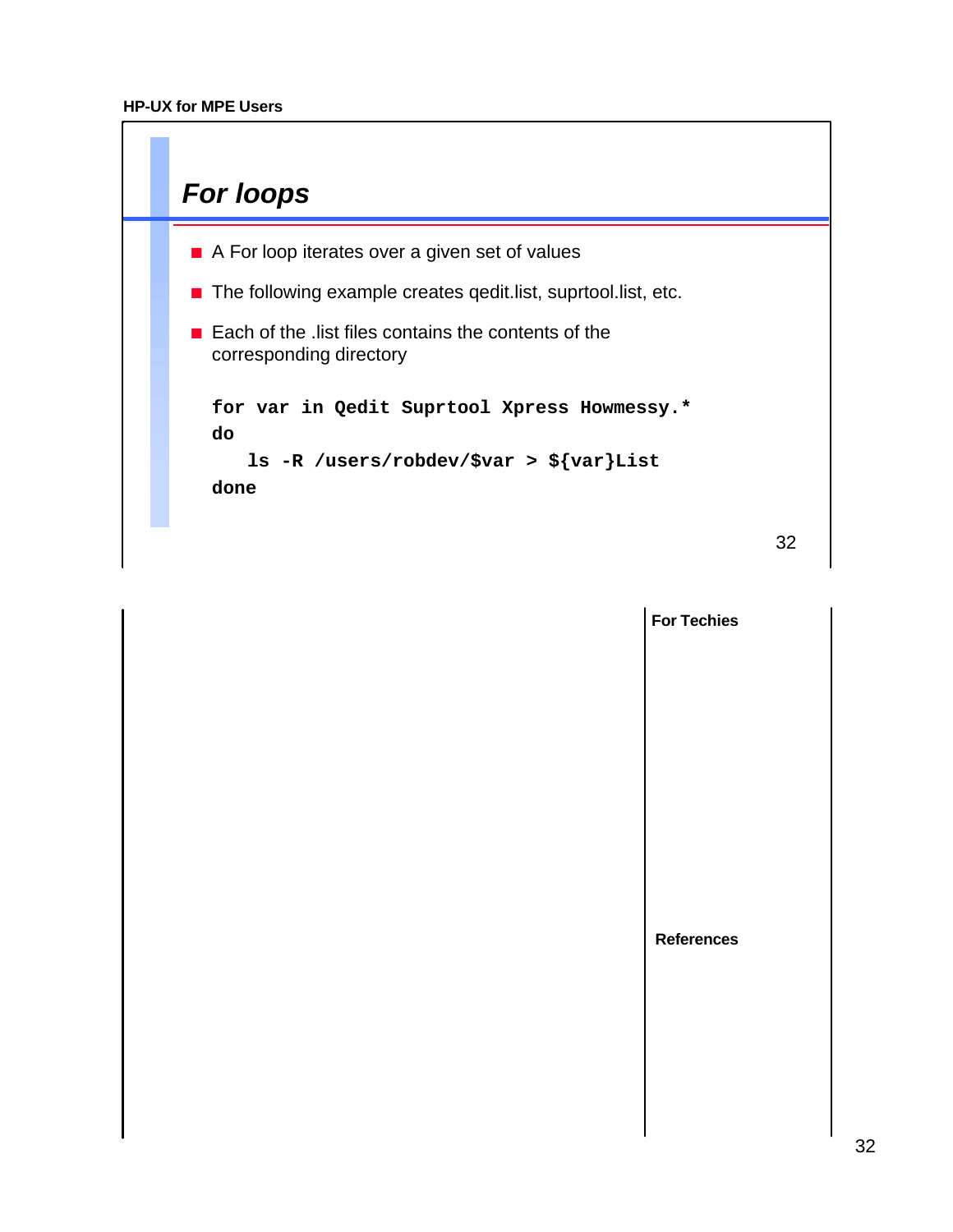

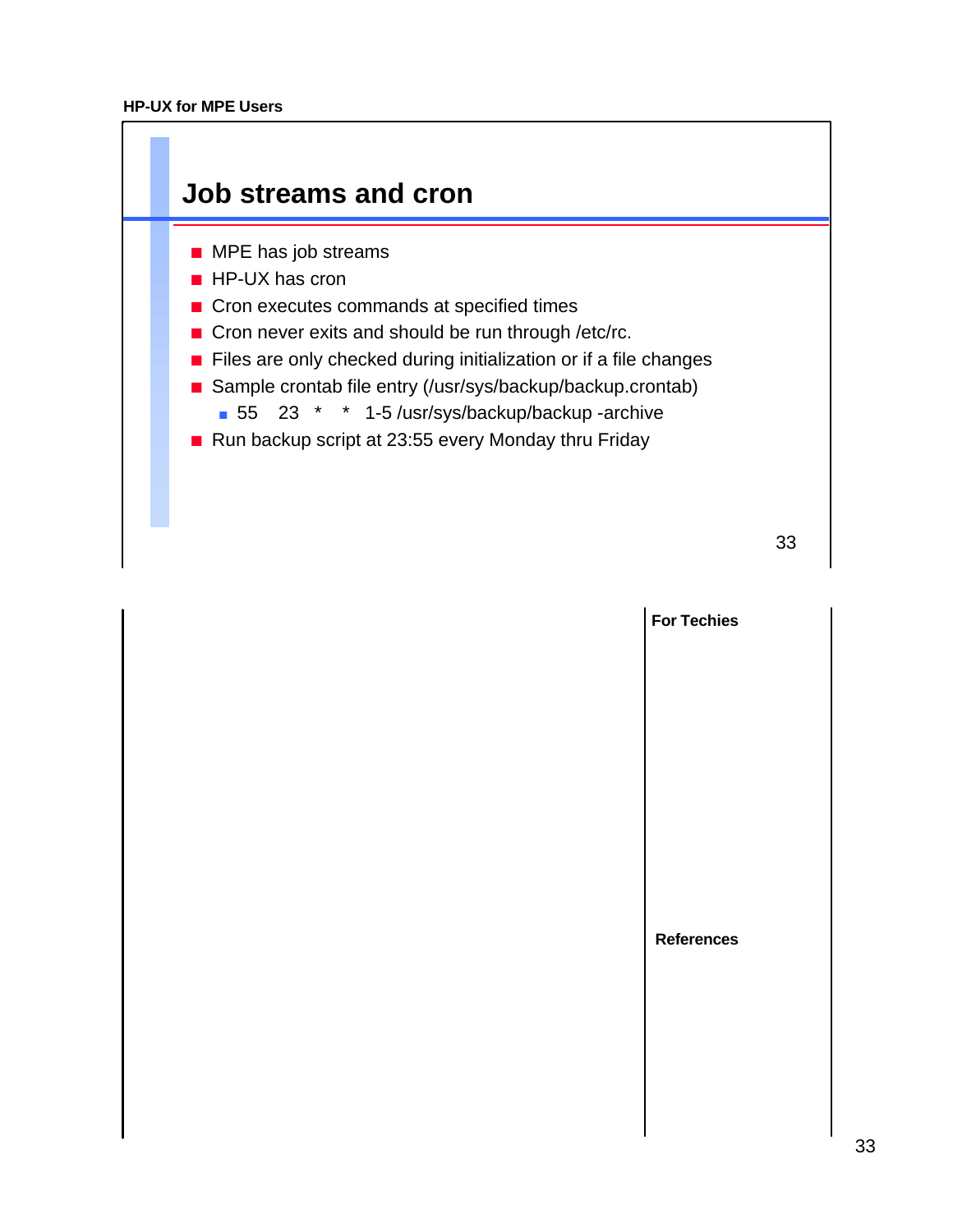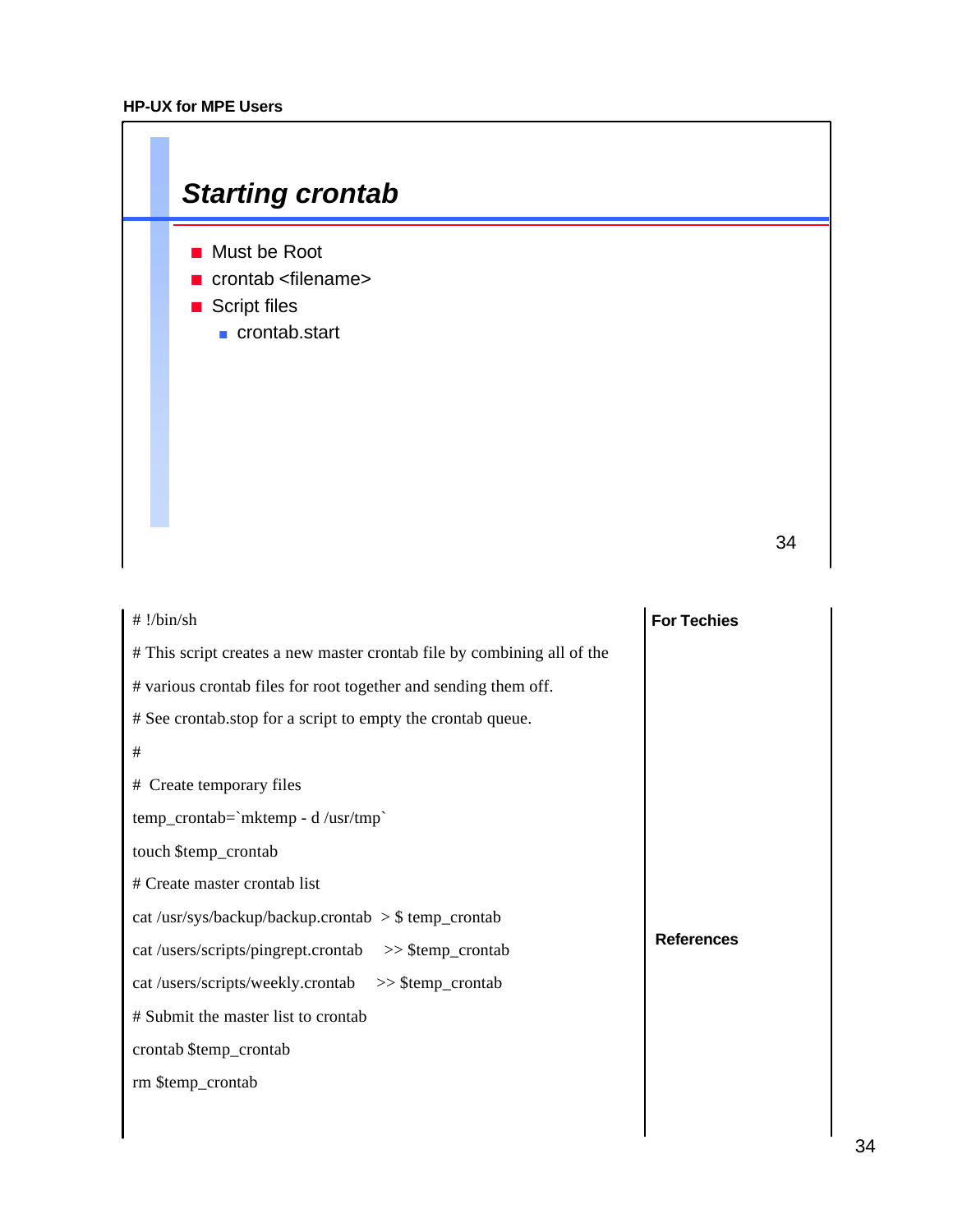| <b>Stopping crontab</b>                                                                                                                                                                                      |                    |
|--------------------------------------------------------------------------------------------------------------------------------------------------------------------------------------------------------------|--------------------|
| Submit an empty list<br>crontab/dev/null<br>■ Crontab.stop                                                                                                                                                   |                    |
|                                                                                                                                                                                                              | 35                 |
| The crontab queue is emptied by submitting an empty file. /dev/null<br>works just fine. Put it into a command file for consistency, called<br>crontab.stop. For this to work, you must be logged on as root. | <b>For Techies</b> |
|                                                                                                                                                                                                              | <b>References</b>  |